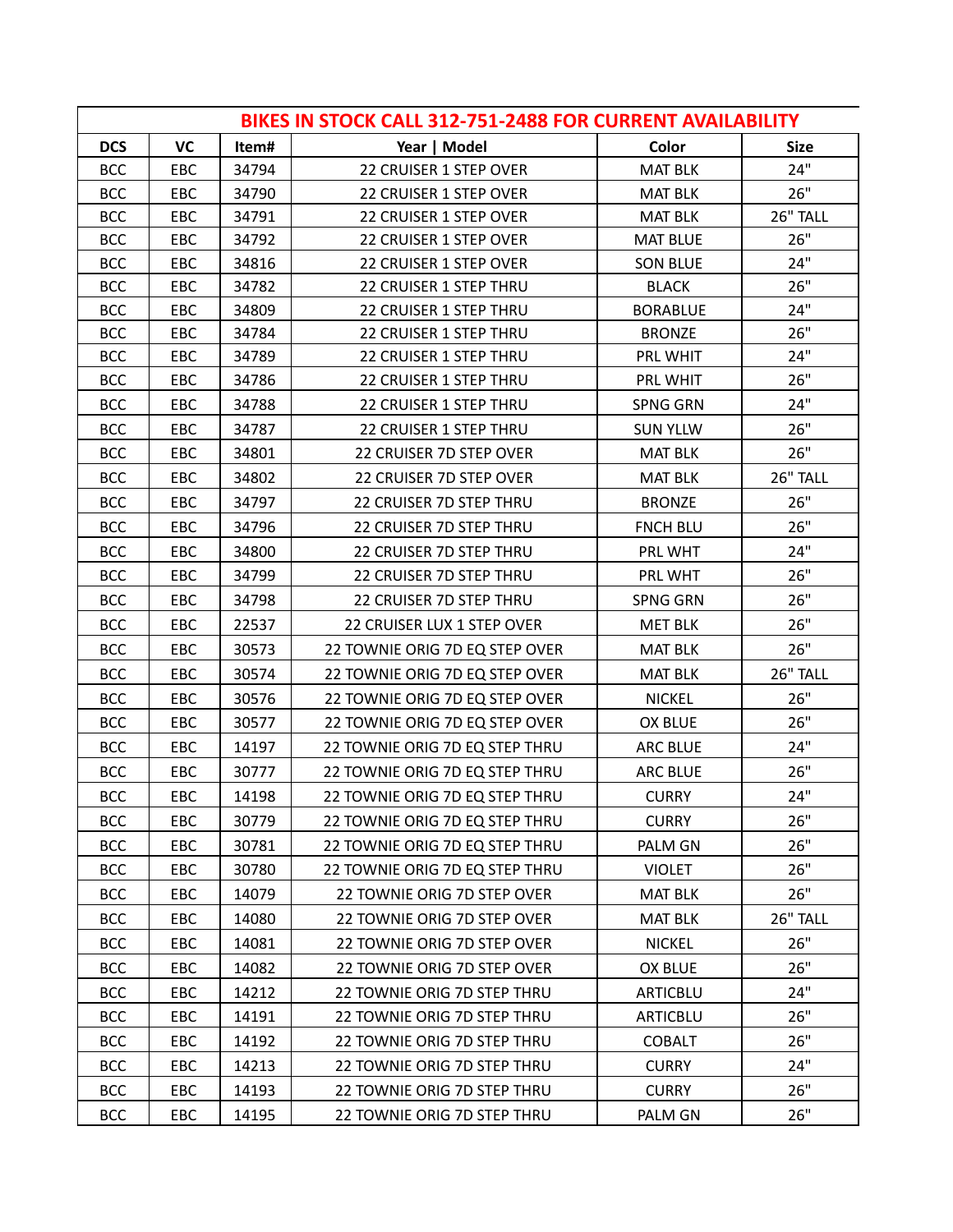| <b>BCC</b> | EBC        | 14196 | 22 TOWNIE ORIG 7D STEP THRU   | PINEAPPL        | 26"            |
|------------|------------|-------|-------------------------------|-----------------|----------------|
| <b>BCC</b> | EBC        | 14194 | 22 TOWNIE ORIG 7D STEP THRU   | <b>VIOLET</b>   | 26"            |
| BE         | EBC        | 24822 | 22 TOWNIE GO! 7D STEP-OVER    | <b>MAT BLK</b>  | 27.5"          |
| BE         | EBC        | 24821 | 22 TOWNIE GO! 7D STEP-OVER    | <b>MET GRN</b>  | 27.5"          |
| BE         | EBC        | 22934 | 22 TOWNIE GO! 8D EQ STEP OVER | <b>MAT BLK</b>  | <b>MEDIUM</b>  |
| BE         | EBC        | 9299  | 22 TOWNIE PATH GO! STEP-OVER  | <b>GREY</b>     | <b>MEDIUM</b>  |
| BE         | EBC        | 22979 | 22 VALE GO! EQ S              | <b>BLU OPAL</b> | <b>MEDIUM</b>  |
| <b>BE</b>  | EBC        | 22977 | 22 VALE GO! EQ S              | <b>SLATEGRY</b> | <b>MEDIUM</b>  |
| BE         | <b>TRK</b> | 2027  | 20 POWERFLY 5                 | <b>CHARC</b>    | <b>XLARGE</b>  |
| BE         | <b>TRK</b> | 9447  | 21 ALLANT+ 8S.                | <b>RAGE RED</b> | LARGE          |
| <b>BE</b>  | <b>TRK</b> | 7874  | 21 VERVE+ 2 LOWSTEP           | <b>MAGENTA</b>  | LARGE          |
| BE         | <b>TRK</b> | 13219 | 22 ALLANT+7                   | <b>NAVY</b>     | <b>X LARGE</b> |
| BE         | <b>TRK</b> | 9493  | 22 ALLANT+ 8S STAGGER         | LITH GRY        | <b>MEDIUM</b>  |
| BE         | <b>TRK</b> | 9488  | 22 ALLANT+ 8S STAGGER         | <b>LITH GRY</b> | SMALL          |
| BE         | <b>TRK</b> | 9483  | 22 ALLANT+ 8S STAGGER         | <b>MAT GUNM</b> | <b>MEDIUM</b>  |
| BE         | <b>TRK</b> | 9482  | 22 ALLANT+ 8S STAGGER         | <b>MAT GUNM</b> | SMALL          |
| BE         | <b>TRK</b> | 14288 | 22 DOMANE + HP                | CHAR/BLK        | 56             |
| BE         | <b>TRK</b> | 27675 | 22 DOMANE+ ALR                | <b>TRK BLK</b>  | 61             |
| BE         | <b>TRK</b> | 15089 | 22 POWERFLY 4                 | CHAR/MIA        | $S-27.5$       |
| BE         | <b>TRK</b> | 7880  | <b>22 VERVE+2</b>             | <b>BLUE</b>     | X LARGE        |
| BE         | <b>TRK</b> | 7876  | <b>22 VERVE+2</b>             | <b>GUNMETAL</b> | LARGE          |
| BE         | <b>TRK</b> | 7877  | <b>22 VERVE+2</b>             | <b>GUNMETAL</b> | X LARGE        |
| BE         | <b>TRK</b> | 15215 | 22 VERVE+ 2 LOWSTEP           | <b>AZURE</b>    | LARGE          |
| <b>BE</b>  | <b>TRK</b> | 3488  | 22 VERVE+ 2 LOWSTEP           | <b>DEEPBLUE</b> | SMALL          |
| BE         | <b>TRK</b> | 7871  | 22 VERVE+ 2 LOWSTEP           | <b>GUNMETAL</b> | LARGE          |
| BE         | <b>TRK</b> | 7870  | 22 VERVE+ 2 LOWSTEP           | <b>GUNMETAL</b> | <b>MEDIUM</b>  |
| <b>BE</b>  | <b>TRK</b> | 7869  | 22 VERVE+ 2 LOWSTEP           | <b>GUNMETAL</b> | SMALL          |
| BE         | <b>TRK</b> | 22198 | 22 VERVE+ 3                   | <b>MAT BLK</b>  | LARGE          |
| BE         | <b>TRK</b> | 22197 | 22 VERVE+ 3                   | <b>MAT BLK</b>  | <b>MEDIUM</b>  |
| BE         | <b>TRK</b> | 6733  | 22 VERVE+ 3 LOWSTEP           | <b>ALP BLUE</b> | X SMALL        |
| BE         | <b>TRK</b> | 22271 | 22 VERVE+ 3 LOWSTEP           | <b>MAT BLK</b>  | LARGE          |
| BE         | <b>TRK</b> | 22270 | 22 VERVE+ 3 LOWSTEP           | <b>MAT BLK</b>  | <b>MEDIUM</b>  |
| BE         | <b>TRK</b> | 6731  | 22 VERVE+ 3 LOWSTEP           | <b>MAT BLK</b>  | X SMALL        |
| BE         | <b>TRK</b> | 22274 | 22 VERVE+ 3 LOWSTEP           | <b>TEAL</b>     | LARGE          |
| BE         | <b>TRK</b> | 22273 | 22 VERVE+ 3 LOWSTEP           | <b>TEAL</b>     | <b>MEDIUM</b>  |
| BH         | <b>TRK</b> | 14355 | 22 VERVE 1 DISC               | <b>BLACK</b>    | LARGE          |
| BH         | <b>TRK</b> | 14356 | 22 VERVE 1 DISC               | <b>BLACK</b>    | <b>X LARGE</b> |
| BH         | <b>TRK</b> | 14354 | 22 VERVE 1 DISC               | <b>BLACK</b>    | <b>MEDIUM</b>  |
| BH         | <b>TRK</b> | 14353 | 22 VERVE 1 DISC               | <b>BLACK</b>    | SMALL          |
| BH         | <b>TRK</b> | 14359 | 22 VERVE 1 DISC               | ORANGE          | LARGE          |
| BH         | <b>TRK</b> | 14360 | 22 VERVE 1 DISC               | <b>ORANGE</b>   | X LARGE        |
| BH         | <b>TRK</b> | 14358 | 22 VERVE 1 DISC               | ORANGE          | <b>MEDIUM</b>  |
| BH         | <b>TRK</b> | 14357 | 22 VERVE 1 DISC               | ORANGE          | SMALL          |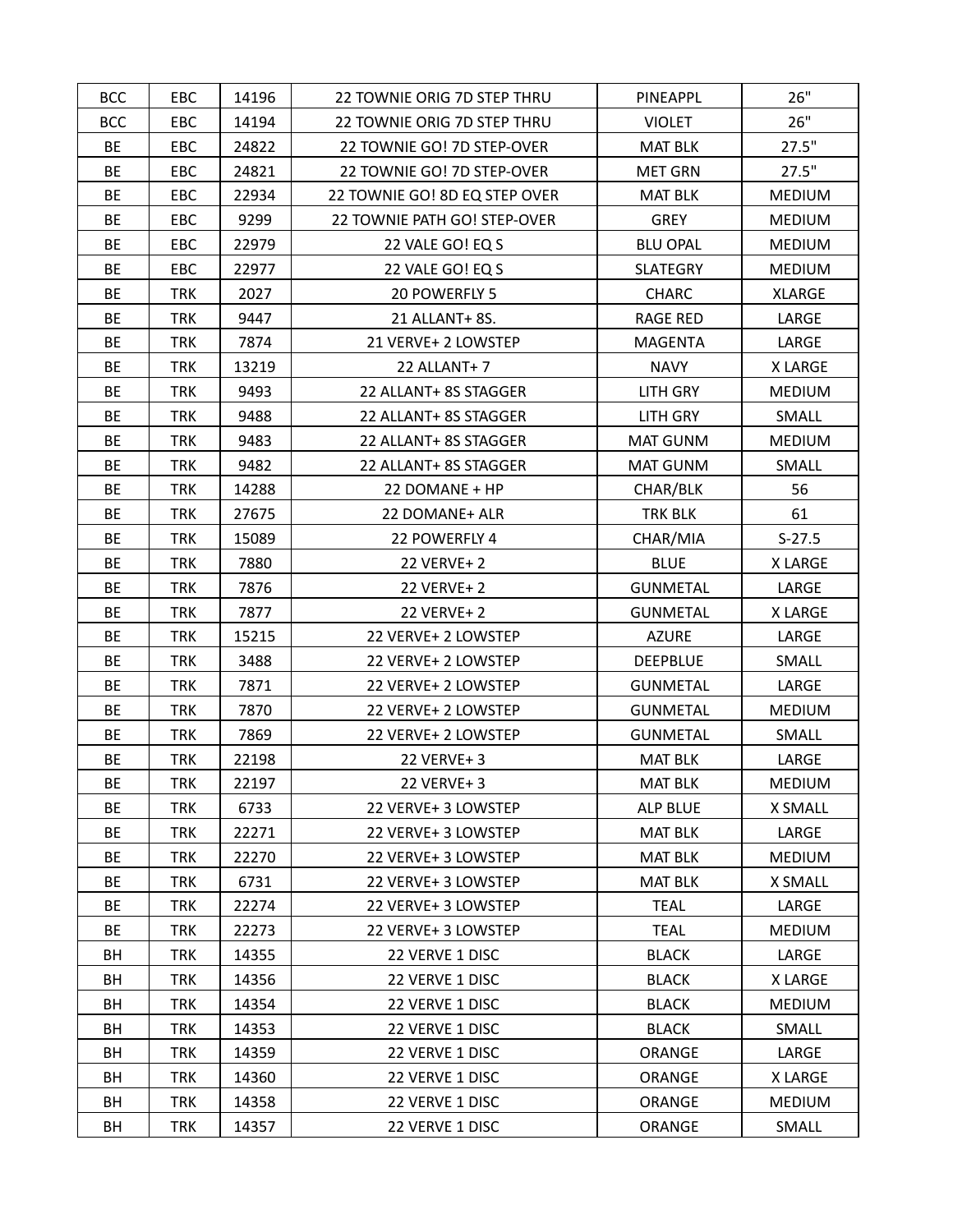| BH         | <b>TRK</b> | 14413 | 22 VERVE 1 DISC LOWSTEP | <b>DN BLACK</b> | LARGE          |
|------------|------------|-------|-------------------------|-----------------|----------------|
| BH         | <b>TRK</b> | 14412 | 22 VERVE 1 DISC LOWSTEP | <b>DN BLACK</b> | <b>MEDIUM</b>  |
| BH         | <b>TRK</b> | 6702  | 22 VERVE 1 DISC LOWSTEP | <b>DN BLACK</b> | <b>X SMALL</b> |
| BH         | <b>TRK</b> | 14411 | 22 VERVE 1 DISC LOWSTEP | <b>DN BLACK</b> | SMALL          |
| BH         | <b>TRK</b> | 14416 | 22 VERVE 1 DISC LOWSTEP | <b>ERAWHITE</b> | LARGE          |
| BH         | <b>TRK</b> | 14415 | 22 VERVE 1 DISC LOWSTEP | <b>ERAWHITE</b> | <b>MEDIUM</b>  |
| BH         | <b>TRK</b> | 6703  | 22 VERVE 1 DISC LOWSTEP | <b>ERAWHITE</b> | X SMALL        |
| BH         | <b>TRK</b> | 14414 | 22 VERVE 1 DISC LOWSTEP | <b>ERAWHITE</b> | SMALL          |
| BH         | <b>TRK</b> | 14419 | 22 VERVE 2 DISC         | LITH GRY        | LARGE          |
| BH         | <b>TRK</b> | 14420 | 22 VERVE 2 DISC         | LITH GRY        | X LARGE        |
| BH         | <b>TRK</b> | 14418 | 22 VERVE 2 DISC         | <b>LITH GRY</b> | <b>MEDIUM</b>  |
| BH         | <b>TRK</b> | 14417 | 22 VERVE 2 DISC         | LITH GRY        | SMALL          |
| BH         | <b>TRK</b> | 14423 | 22 VERVE 2 DISC         | RAGE RED        | LARGE          |
| BH         | <b>TRK</b> | 14424 | 22 VERVE 2 DISC         | <b>RAGE RED</b> | <b>X LARGE</b> |
| BH         | <b>TRK</b> | 14422 | 22 VERVE 2 DISC         | RAGE RED        | <b>MEDIUM</b>  |
| BH         | <b>TRK</b> | 14421 | 22 VERVE 2 DISC         | <b>RAGE RED</b> | SMALL          |
| BH         | <b>TRK</b> | 14481 | 22 VERVE 2 DISC LOWSTEP | LITH GRY        | LARGE          |
| BH         | <b>TRK</b> | 14482 | 22 VERVE 2 DISC LOWSTEP | <b>LITH GRY</b> | X LARGE        |
| BH         | <b>TRK</b> | 14480 | 22 VERVE 2 DISC LOWSTEP | <b>LITH GRY</b> | <b>MEDIUM</b>  |
| BH         | <b>TRK</b> | 6738  | 22 VERVE 2 DISC LOWSTEP | LITH GRY        | X SMALL        |
| BH         | <b>TRK</b> | 14479 | 22 VERVE 2 DISC LOWSTEP | <b>LITH GRY</b> | SMALL          |
| BH         | <b>TRK</b> | 14485 | 22 VERVE 2 DISC LOWSTEP | RAGE RED        | LARGE          |
| BH         | <b>TRK</b> | 14486 | 22 VERVE 2 DISC LOWSTEP | RAGE RED        | X LARGE        |
| BH         | <b>TRK</b> | 14484 | 22 VERVE 2 DISC LOWSTEP | <b>RAGE RED</b> | <b>MEDIUM</b>  |
| BH         | <b>TRK</b> | 6739  | 22 VERVE 2 DISC LOWSTEP | RAGE RED        | X SMALL        |
| BH         | <b>TRK</b> | 14483 | 22 VERVE 2 DISC LOWSTEP | <b>RAGE RED</b> | SMALL          |
| BH         | <b>TRK</b> | 14489 | 22 VERVE 3 DISC         | <b>GUNMETAL</b> | LARGE          |
| BH         | <b>TRK</b> | 14490 | 22 VERVE 3 DISC         | <b>GUNMETAL</b> | X LARGE        |
| BH         | <b>TRK</b> | 14488 | 22 VERVE 3 DISC         | <b>GUNMETAL</b> | <b>MEDIUM</b>  |
| BH         | <b>TRK</b> | 14487 | 22 VERVE 3 DISC         | <b>GUNMETAL</b> | SMALL          |
| BH         | <b>TRK</b> | 14493 | 22 VERVE 3 DISC         | <b>MUL BLUE</b> | LARGE          |
| BH         | <b>TRK</b> | 14494 | 22 VERVE 3 DISC         | <b>MUL BLUE</b> | X LARGE        |
| BH         | <b>TRK</b> | 14492 | 22 VERVE 3 DISC         | <b>MUL BLUE</b> | <b>MEDIUM</b>  |
| BH         | <b>TRK</b> | 14491 | 22 VERVE 3 DISC         | <b>MUL BLUE</b> | SMALL          |
| BH         | <b>TRK</b> | 14500 | 22 VERVE 3 DISC LOWSTEP | <b>PURPLE</b>   | LARGE          |
| BH         | <b>TRK</b> | 6829  | 22 VERVE 3 DISC LOWSTEP | <b>PURPLE</b>   | X SMALL        |
| BH         | <b>TRK</b> | 14497 | 22 VERVE 3 DISC LOWSTEP | <b>QSILVER</b>  | LARGE          |
| BH         | <b>TRK</b> | 14496 | 22 VERVE 3 DISC LOWSTEP | <b>QSILVER</b>  | <b>MEDIUM</b>  |
| BH         | <b>TRK</b> | 6828  | 22 VERVE 3 DISC LOWSTEP | <b>QSILVER</b>  | X SMALL        |
| <b>BHF</b> | <b>TRK</b> | 14461 | 21 FX 4 DISC            | BLK/RED         | X LARGE        |
| <b>BHF</b> | <b>TRK</b> | 14459 | 21 FX 4 DISC            | BLK/RED         | <b>MEDIUM</b>  |
| <b>BHF</b> | <b>TRK</b> | 14431 | 21 FX SPORT CARBON 4    | GRN/SMOK        | X LARGE        |
| <b>BHF</b> | <b>TRK</b> | 14429 | 21 FX SPORT CARBON 4    | GRN/SMOK        | <b>MEDIUM</b>  |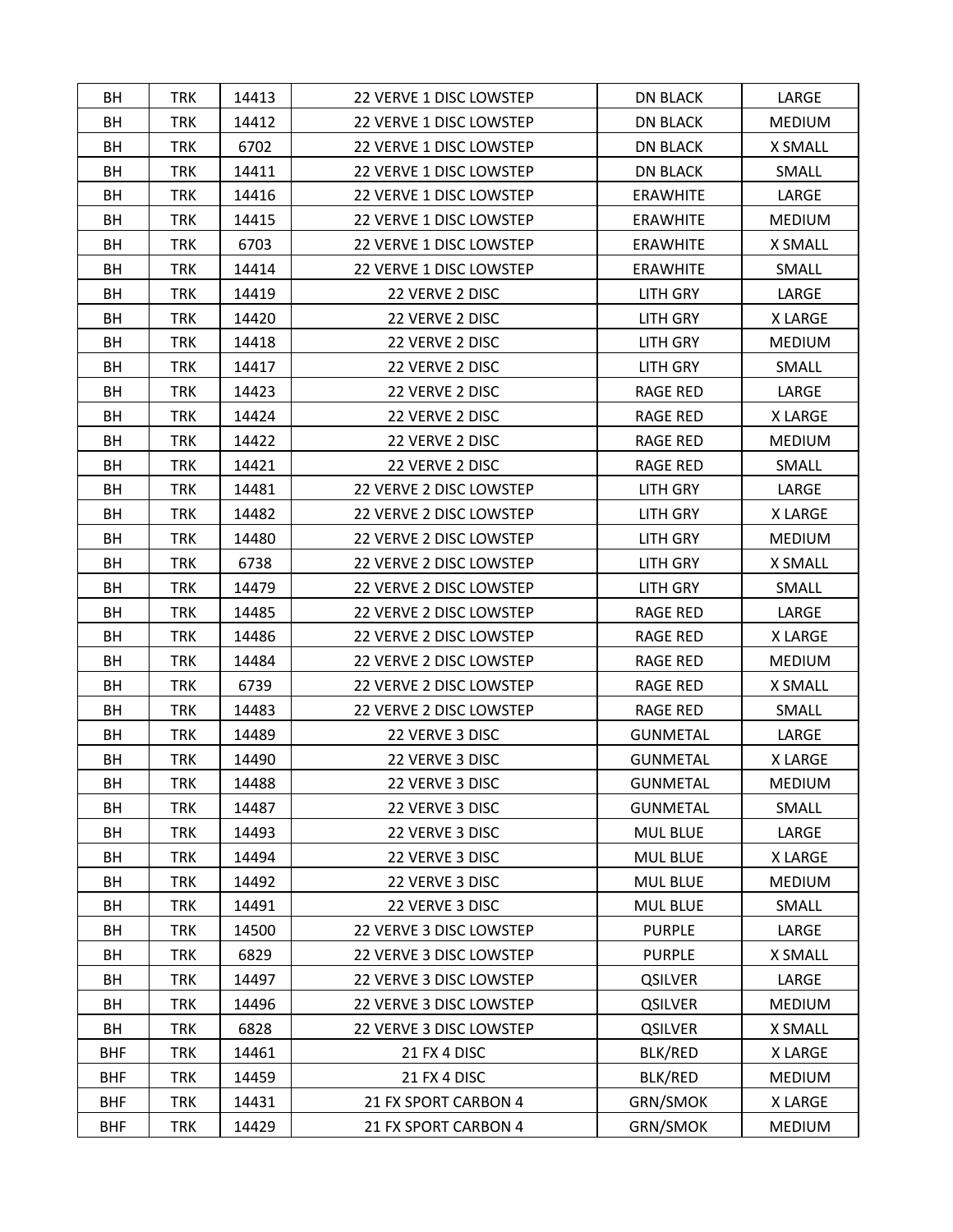| <b>BHF</b> | <b>TRK</b> | 14436 | 21 FX SPORT CARBON 4 | SIL/SMOK        | <b>X LARGE</b> |
|------------|------------|-------|----------------------|-----------------|----------------|
| <b>BHF</b> | <b>TRK</b> | 14503 | 22 FX 1              | <b>LITH GRY</b> | LARGE          |
| <b>BHF</b> | <b>TRK</b> | 14504 | 22 FX 1              | <b>LITH GRY</b> | X LARGE        |
| <b>BHF</b> | <b>TRK</b> | 14502 | 22 FX 1              | <b>LITH GRY</b> | <b>MEDIUM</b>  |
| <b>BHF</b> | <b>TRK</b> | 14501 | 22 FX 1              | <b>LITH GRY</b> | SMALL          |
| <b>BHF</b> | <b>TRK</b> | 14506 | 22 FX 1.STAGGER      | <b>LITH GRY</b> | <b>MEDIUM</b>  |
| <b>BHF</b> | <b>TRK</b> | 14505 | 22 FX 1.STAGGER      | <b>LITH GRY</b> | SMALL          |
| <b>BHF</b> | <b>TRK</b> | 3932  | 22 FX 1 DISC         | <b>RAGE RED</b> | LARGE          |
| <b>BHF</b> | <b>TRK</b> | 3933  | 22 FX 1 DISC         | RAGE RED        | X LARGE        |
| <b>BHF</b> | <b>TRK</b> | 3934  | 22 FX 1 DISC         | <b>RAGE RED</b> | 2X LARGE       |
| <b>BHF</b> | <b>TRK</b> | 3931  | 22 FX 1 DISC         | <b>RAGE RED</b> | <b>MEDIUM</b>  |
| <b>BHF</b> | <b>TRK</b> | 3929  | 22 FX 1 DISC         | RAGE RED        | <b>X SMALL</b> |
| <b>BHF</b> | <b>TRK</b> | 3930  | 22 FX 1 DISC         | <b>RAGE RED</b> | SMALL          |
| <b>BHF</b> | <b>TRK</b> | 3926  | 22 FX 1 DISC         | TRK BLK         | LARGE          |
| <b>BHF</b> | <b>TRK</b> | 3927  | 22 FX 1 DISC         | <b>TRK BLK</b>  | X LARGE        |
| <b>BHF</b> | <b>TRK</b> | 3928  | 22 FX 1 DISC         | <b>TRK BLK</b>  | 2X LARGE       |
| <b>BHF</b> | <b>TRK</b> | 3925  | 22 FX 1 DISC         | TRK BLK         | <b>MEDIUM</b>  |
| <b>BHF</b> | <b>TRK</b> | 3923  | 22 FX 1 DISC         | TRK BLK         | X SMALL        |
| <b>BHF</b> | <b>TRK</b> | 3924  | 22 FX 1 DISC         | <b>TRK BLK</b>  | SMALL          |
| <b>BHF</b> | <b>TRK</b> | 3937  | 22 FX 1 DISC STAGGER | <b>GUNMETAL</b> | LARGE          |
| <b>BHF</b> | <b>TRK</b> | 3936  | 22 FX 1 DISC STAGGER | <b>GUNMETAL</b> | <b>MEDIUM</b>  |
| <b>BHF</b> | <b>TRK</b> | 3935  | 22 FX 1 DISC STAGGER | <b>GUNMETAL</b> | SMALL          |
| <b>BHF</b> | <b>TRK</b> | 12893 | 22 FX 2 DISC         | <b>LITH GRY</b> | LARGE          |
| <b>BHF</b> | <b>TRK</b> | 12894 | 22 FX 2 DISC         | <b>LITH GRY</b> | X LARGE        |
| <b>BHF</b> | <b>TRK</b> | 12895 | 22 FX 2 DISC         | LITH GRY        | 2X LARGE       |
| <b>BHF</b> | <b>TRK</b> | 12892 | 22 FX 2 DISC         | <b>LITH GRY</b> | <b>MEDIUM</b>  |
| <b>BHF</b> | <b>TRK</b> | 12890 | 22 FX 2 DISC         | <b>LITH GRY</b> | <b>X SMALL</b> |
| <b>BHF</b> | <b>TRK</b> | 12891 | 22 FX 2 DISC         | <b>LITH GRY</b> | SMALL          |
| <b>BHF</b> | <b>TRK</b> | 12899 | 22 FX 2 DISC         | VIPERRED        | LARGE          |
| <b>BHF</b> | <b>TRK</b> | 12900 | 22 FX 2 DISC         | <b>VIPERRED</b> | X LARGE        |
| <b>BHF</b> | <b>TRK</b> | 12901 | 22 FX 2 DISC         | <b>VIPERRED</b> | 2X LARGE       |
| <b>BHF</b> | <b>TRK</b> | 12898 | 22 FX 2 DISC         | <b>VIPERRED</b> | <b>MEDIUM</b>  |
| <b>BHF</b> | <b>TRK</b> | 12896 | 22 FX 2 DISC         | <b>VIPERRED</b> | <b>X SMALL</b> |
| <b>BHF</b> | <b>TRK</b> | 12897 | 22 FX 2 DISC         | <b>VIPERRED</b> | SMALL          |
| <b>BHF</b> | <b>TRK</b> | 10438 | 22 FX 2 DISC STAGGER | <b>LITH GRY</b> | LARGE          |
| <b>BHF</b> | <b>TRK</b> | 10437 | 22 FX 2 DISC STAGGER | <b>LITH GRY</b> | <b>MEDIUM</b>  |
| <b>BHF</b> | <b>TRK</b> | 10436 | 22 FX 2 DISC STAGGER | <b>LITH GRY</b> | SMALL          |
| <b>BHF</b> | <b>TRK</b> | 10441 | 22 FX 2 DISC STAGGER | <b>VIPERRED</b> | LARGE          |
| <b>BHF</b> | <b>TRK</b> | 10439 | 22 FX 2 DISC STAGGER | <b>VIPERRED</b> | SMALL          |
| <b>BHF</b> | <b>TRK</b> | 6679  | 22 FX 3 DISC         | BLU/BLU         | LARGE          |
| <b>BHF</b> | <b>TRK</b> | 6678  | 22 FX 3 DISC         | BLU/BLU         | <b>MEDIUM</b>  |
| <b>BHF</b> | <b>TRK</b> | 6676  | 22 FX 3 DISC         | BLU/BLU         | X SMALL        |
| <b>BHF</b> | <b>TRK</b> | 6677  | 22 FX 3 DISC         | BLU/BLU         | SMALL          |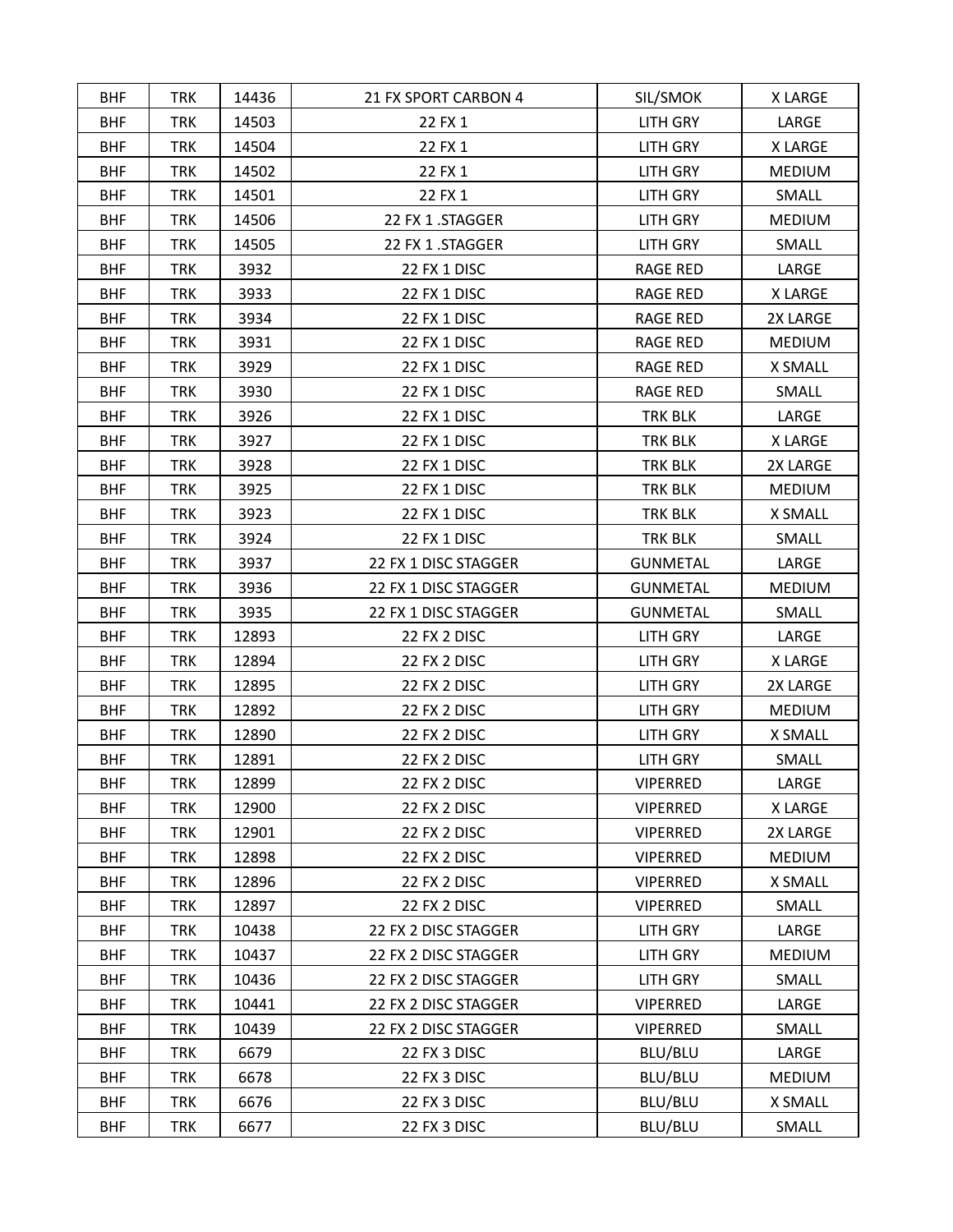| <b>BHF</b> | <b>TRK</b> | 6674  | 22 FX 3 DISC         | <b>DN BLACK</b> | X LARGE        |
|------------|------------|-------|----------------------|-----------------|----------------|
| <b>BHF</b> | <b>TRK</b> | 6675  | 22 FX 3 DISC         | <b>DN BLACK</b> | 2X LARGE       |
| <b>BHF</b> | <b>TRK</b> | 6672  | 22 FX 3 DISC         | <b>DN BLACK</b> | <b>MEDIUM</b>  |
| <b>BHF</b> | <b>TRK</b> | 6671  | 22 FX 3 DISC         | <b>DN BLACK</b> | SMALL          |
| <b>BHF</b> | <b>TRK</b> | 6683  | 22 FX 3 DISC STAGGER | <b>DN BLACK</b> | <b>MEDIUM</b>  |
| <b>BHF</b> | <b>TRK</b> | 6682  | 22 FX 3 DISC STAGGER | <b>DN BLACK</b> | SMALL          |
| <b>BHF</b> | <b>TRK</b> | 13087 | 22 FX SPORT 4        | <b>AQUA GRN</b> | LARGE          |
| <b>BHF</b> | <b>TRK</b> | 13088 | 22 FX SPORT 4        | <b>AQUA GRN</b> | <b>X LARGE</b> |
| <b>BHF</b> | <b>TRK</b> | 13084 | 22 FX SPORT 4        | <b>AQUA GRN</b> | X SMALL        |
| <b>BHF</b> | <b>TRK</b> | 13085 | 22 FX SPORT 4        | <b>AQUA GRN</b> | SMALL          |
| <b>BHF</b> | <b>TRK</b> | 13082 | 22 FX SPORT 4        | LITH GRY        | LARGE          |
| <b>BHF</b> | <b>TRK</b> | 13079 | 22 FX SPORT 4        | LITH GRY        | <b>X SMALL</b> |
| <b>BHF</b> | <b>TRK</b> | 13080 | 22 FX SPORT 4        | LITH GRY        | SMALL          |
| <b>BHF</b> | <b>TRK</b> | 13091 | 22 FX SPORT 4        | <b>WHITE</b>    | <b>MEDIUM</b>  |
| <b>BHF</b> | <b>TRK</b> | 13089 | 22 FX SPORT 4        | <b>WHITE</b>    | X SMALL        |
| <b>BM</b>  | <b>TRK</b> | 25052 | 22 8 20              | <b>MAT BLK</b>  | X LARGE        |
| ВM         | <b>TRK</b> | 25048 | 22 8 20              | <b>MAT BLK</b>  | X SMALL        |
| <b>BM</b>  | <b>TRK</b> | 25023 | 22 820 WSD           | <b>SKYBLUE</b>  | <b>XS 13L</b>  |
| <b>BM</b>  | <b>TRK</b> | 25024 | 22 820 WSD           | <b>SKYBLUE</b>  | S 16L          |
| <b>BM</b>  | <b>TRK</b> | 15140 | 22 MARLIN 4          | <b>MAT BLK</b>  | XS-27.5        |
| BM         | <b>TRK</b> | 15141 | 22 MARLIN 4          | <b>MAT BLK</b>  | $S-27.5$       |
| <b>BM</b>  | <b>TRK</b> | 15145 | 22 MARLIN 4          | <b>MAT BLK</b>  | $XL-29$        |
| <b>BM</b>  | <b>TRK</b> | 15142 | 22 MARLIN 4          | <b>MAT BLK</b>  | $M-29$         |
| <b>BM</b>  | <b>TRK</b> | 15446 | 22 MARLIN 5          | <b>AZURE</b>    | ML-29          |
| ΒM         | <b>TRK</b> | 15442 | 22 MARLIN 5          | <b>AZURE</b>    | 2XS-26         |
| <b>BM</b>  | <b>TRK</b> | 15419 | 22 MARLIN 5          | <b>LITH GRY</b> | $XS-27.5$      |
| <b>BM</b>  | <b>TRK</b> | 15420 | 22 MARLIN 5          | LITH GRY        | $S-27.5$       |
| BM         | <b>TRK</b> | 15422 | 22 MARLIN 5          | LITH GRY        | ML-29          |
| BM         | <b>TRK</b> | 15423 | 22 MARLIN 5          | LITH GRY        | $L-29$         |
| ВM         | <b>TRK</b> | 15424 | 22 MARLIN 5          | LITH GRY        | $XL-29$        |
| <b>BM</b>  | <b>TRK</b> | 15421 | 22 MARLIN 5          | LITH GRY        | $M-29$         |
| <b>BM</b>  | <b>TRK</b> | 15418 | 22 MARLIN 5          | LITH GRY        | 2XS-26         |
| ВM         | <b>TRK</b> | 15427 | 22 MARLIN 5          | RAD RED         | XS-27.5        |
| ВM         | <b>TRK</b> | 15428 | 22 MARLIN 5          | RAD RED         | $S-27.5$       |
| BM         | <b>TRK</b> | 15430 | 22 MARLIN 5          | <b>RAD RED</b>  | ML-29          |
| ВM         | <b>TRK</b> | 15431 | 22 MARLIN 5          | <b>RAD RED</b>  | $L-29$         |
| ВM         | <b>TRK</b> | 15432 | 22 MARLIN 5          | RAD RED         | $XL-29$        |
| <b>BM</b>  | <b>TRK</b> | 15433 | 22 MARLIN 5          | <b>RAD RED</b>  | 2XL-29         |
| BM         | <b>TRK</b> | 15429 | 22 MARLIN 5          | <b>RAD RED</b>  | $M-29$         |
| <b>BM</b>  | <b>TRK</b> | 15426 | 22 MARLIN 5          | <b>RAD RED</b>  | 2XS-26         |
| ВM         | <b>TRK</b> | 15435 | 22 MARLIN 5          | VOLT/GRN        | $XS-27.5$      |
| ВM         | <b>TRK</b> | 15436 | 22 MARLIN 5          | VOLT/GRN        | $S-27.5$       |
| BM         | <b>TRK</b> | 15437 | 22 MARLIN 5          | VOLT/GRN        | $M-29$         |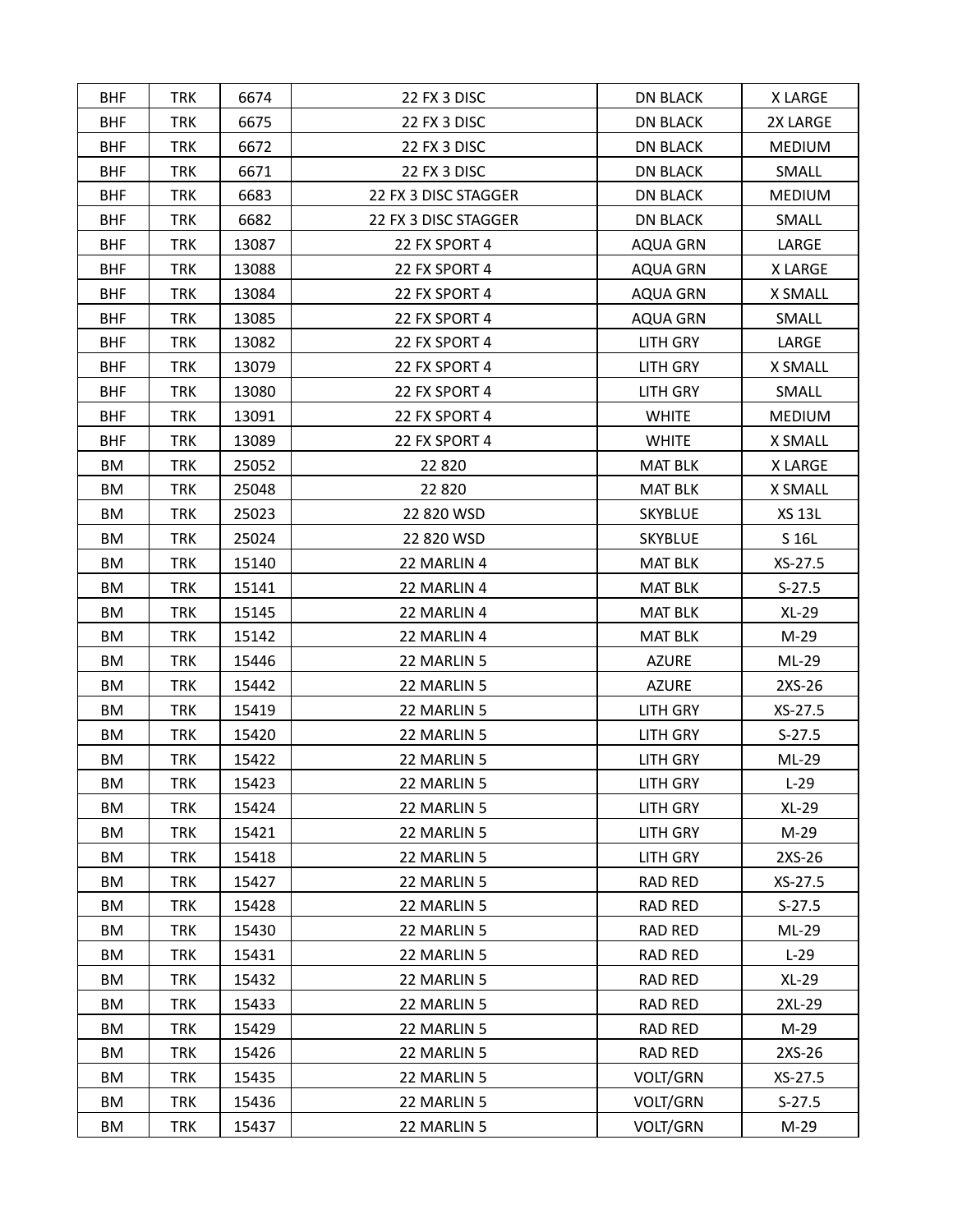| <b>BM</b>  | <b>TRK</b> | 15434 | 22 MARLIN 5         | VOLT/GRN        | 2XS-26        |
|------------|------------|-------|---------------------|-----------------|---------------|
| <b>BM</b>  | <b>TRK</b> | 17157 | 22 MARLIN 6         | <b>DN BLK</b>   | XS-27.5       |
| <b>BM</b>  | <b>TRK</b> | 17158 | 22 MARLIN 6         | <b>DN BLK</b>   | $S-27.5$      |
| BM         | <b>TRK</b> | 17160 | 22 MARLIN 6         | <b>DN BLK</b>   | ML-29         |
| <b>BM</b>  | <b>TRK</b> | 17161 | 22 MARLIN 6         | <b>DN BLK</b>   | $L-29$        |
| <b>BM</b>  | <b>TRK</b> | 17162 | 22 MARLIN 6         | <b>DN BLK</b>   | $XL-29$       |
| <b>BM</b>  | <b>TRK</b> | 17159 | 22 MARLIN 6         | <b>DN BLK</b>   | M-29          |
| <b>BM</b>  | <b>TRK</b> | 17170 | 22 MARLIN 6         | <b>FACTORG</b>  | 2XL-29        |
| <b>BM</b>  | <b>TRK</b> | 17175 | 22 MARLIN 6         | <b>NAUTNAVY</b> | $L-29$        |
| <b>BM</b>  | <b>TRK</b> | 17151 | 22 MARLIN 6         | RED/BLK         | $S-27.5$      |
| <b>BM</b>  | <b>TRK</b> | 17153 | 22 MARLIN 6         | RED/BLK         | ML-29         |
| <b>BM</b>  | <b>TRK</b> | 17154 | 22 MARLIN 6         | RED/BLK         | $L-29$        |
| <b>BM</b>  | <b>TRK</b> | 17155 | 22 MARLIN 6         | RED/BLK         | $XL-29$       |
| <b>BM</b>  | <b>TRK</b> | 17156 | 22 MARLIN 6         | RED/BLK         | 2XL-29        |
| <b>BM</b>  | <b>TRK</b> | 17152 | 22 MARLIN 6         | RED/BLK         | $M-29$        |
| <b>BM</b>  | <b>TRK</b> | 14399 | 22 MARLIN 7         | <b>BLU/GRY</b>  | $S-27.5$      |
| <b>BM</b>  | <b>TRK</b> | 14401 | 22 MARLIN 7         | BLU/GRY         | ML-29         |
| <b>BM</b>  | <b>TRK</b> | 14402 | 22 MARLIN 7         | <b>BLU/GRY</b>  | $L-29$        |
| <b>BM</b>  | <b>TRK</b> | 14403 | 22 MARLIN 7         | BLU/GRY         | $XL-29$       |
| BM         | <b>TRK</b> | 14404 | 22 MARLIN 7         | <b>BLU/GRY</b>  | 2XL-29        |
| <b>BM</b>  | <b>TRK</b> | 14400 | 22 MARLIN 7         | <b>BLU/GRY</b>  | $M-29$        |
| <b>BM</b>  | <b>TRK</b> | 18684 | 22 MARLIN 7         | MIAMI GN        | ML-29         |
| <b>BM</b>  | <b>TRK</b> | 14405 | 22 MARLIN 7         | YEL/RED         | $S-27.5$      |
| <b>BM</b>  | <b>TRK</b> | 14407 | 22 MARLIN 7         | YEL/RED         | ML-29         |
| ΒM         | <b>TRK</b> | 14408 | 22 MARLIN 7         | YEL/RED         | $L-29$        |
| <b>BM</b>  | <b>TRK</b> | 14409 | 22 MARLIN 7         | YEL/RED         | $XL-29$       |
| <b>BM</b>  | <b>TRK</b> | 14410 | 22 MARLIN 7         | YEL/RED         | 2XL-29        |
| BM         | <b>TRK</b> | 14406 | 22 MARLIN 7         | YEL/RED         | $M-29$        |
| <b>BM</b>  | <b>TRK</b> | 9283  | 22 MARLIN 8         | <b>BLU/BLK</b>  | XS-27.5       |
| ВM         | <b>TRK</b> | 9288  | 22 MARLIN 8         | BLU/BLK         | $XL-29$       |
| <b>BM</b>  | <b>TRK</b> | 9282  | 22 MARLIN 8         | BLU/BLK         | 2XS-26        |
| <b>BM</b>  | <b>TRK</b> | 9290  | 22 MARLIN 8         | RED/BLU         | XS-27.5       |
| ВM         | <b>TRK</b> | 15857 | 22 ROSCOE 6         | OLV/BLU         | X LARGE       |
| <b>BM</b>  | <b>TRK</b> | 3546  | 22 X-CALIBER 9      | ALP BLUE        | 2XL-29        |
| <b>BMS</b> | <b>TRK</b> | 14818 | 22 FUEL EX 7        | BLK/RED         | 2XL-29        |
| <b>BMS</b> | <b>TRK</b> | 15302 | 22 FUEL EX 7        | DK PRISM        | $L-29$        |
| <b>BMS</b> | <b>TRK</b> | 15303 | <b>22 FUEL EX 7</b> | DK PRISM        | $XL-29$       |
| <b>BMS</b> | <b>TRK</b> | 15300 | 22 FUEL EX 7        | DK PRISM        | $M-29$        |
| <b>BMS</b> | <b>TRK</b> | 6803  | 22 FUEL EX 8        | BLU/BLU         | $S-27.5$      |
| <b>BMS</b> | <b>TRK</b> | 18717 | 22 TOP FUEL 7       | <b>MAT BLK</b>  | <b>MEDIUM</b> |
| BP1        | <b>TRK</b> | 9890  | 22 DOMANE SLR 7 P1  | SIL/GRY         | 56            |
| BR         | <b>TRK</b> | 13209 | 06 MADONE SSLX      | <b>DISCOVER</b> | 56            |
| <b>BR</b>  | <b>TRK</b> | 14901 | 21 CHECKPOINT SL 6  | <b>CARB BLU</b> | 49            |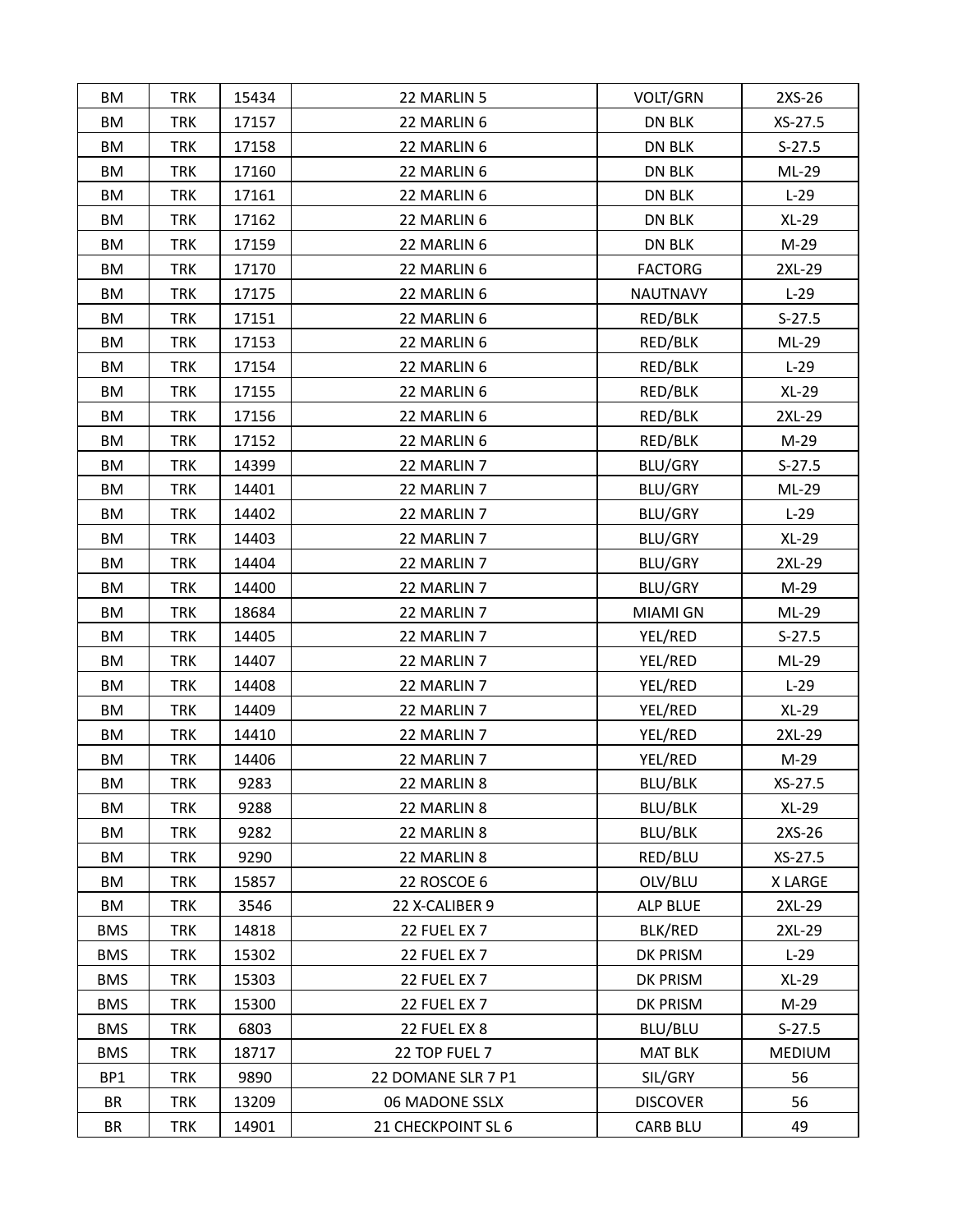| BR        | <b>TRK</b> | 10793 | 21 CHECKPOINT SL 7      | <b>RAGE RED</b> | 58 |
|-----------|------------|-------|-------------------------|-----------------|----|
| <b>BR</b> | <b>TRK</b> | 22921 | 21 DOMANE AL 2 DISC.    | <b>PURPLE</b>   | 49 |
| <b>BR</b> | <b>TRK</b> | 22922 | 21 DOMANE AL 2 DISC.    | <b>PURPLE</b>   | 52 |
| BR        | <b>TRK</b> | 22408 | 21 DOMANE AL 3 DISC.    | AQUA/BLK        | 44 |
| BR        | <b>TRK</b> | 22410 | 21 DOMANE AL 3 DISC.    | AQUA/BLK        | 52 |
| <b>BR</b> | <b>TRK</b> | 19261 | 21 DOMANE SL 7          | <b>MAT CHAR</b> | 52 |
| BR        | <b>TRK</b> | 12719 | 21 MADONE SL 6 DISC     | RED/BLK         | 62 |
| BR        | <b>TRK</b> | 12228 | 22 520 DISC             | <b>DIABLORD</b> | 54 |
| BR        | <b>TRK</b> | 28012 | 22 520 GRANDO           | <b>NAVY</b>     | 48 |
| <b>BR</b> | <b>TRK</b> | 6919  | 22 CHECKPOINT ALR 5     | WHT/BLK         | 52 |
| <b>BR</b> | <b>TRK</b> | 6940  | 22 CHECKPOINT SL 5      | RED/NAVY        | 49 |
| BR        | <b>TRK</b> | 6941  | 22 CHECKPOINT SL 5      | RED/NAVY        | 52 |
| BR        | <b>TRK</b> | 6942  | 22 CHECKPOINT SL 5      | RED/NAVY        | 54 |
| <b>BR</b> | <b>TRK</b> | 6944  | 22 CHECKPOINT SL 5      | RED/NAVY        | 58 |
| BR        | <b>TRK</b> | 6945  | 22 CHECKPOINT SL 5      | RED/NAVY        | 61 |
| BR        | <b>TRK</b> | 6935  | 22 CHECKPOINT SL 5      | <b>SMOKE</b>    | 52 |
| BR        | <b>TRK</b> | 6936  | 22 CHECKPOINT SL 5      | <b>SMOKE</b>    | 54 |
| BR        | <b>TRK</b> | 6937  | 22 CHECKPOINT SL 5      | <b>SMOKE</b>    | 56 |
| <b>BR</b> | <b>TRK</b> | 6938  | 22 CHECKPOINT SL 5      | <b>SMOKE</b>    | 58 |
| BR        | <b>TRK</b> | 7000  | 22 CHECKPOINT SL 6 ETAP | <b>CRIMSON</b>  | 58 |
| BR        | <b>TRK</b> | 14771 | 22 DOMANE AL 2          | <b>BLK/CARB</b> | 47 |
| BR        | <b>TRK</b> | 14772 | 22 DOMANE AL 2          | BLK/CARB        | 50 |
| BR        | <b>TRK</b> | 14773 | 22 DOMANE AL 2          | <b>BLK/CARB</b> | 52 |
| BR        | <b>TRK</b> | 14774 | 22 DOMANE AL 2          | <b>BLK/CARB</b> | 54 |
| BR        | <b>TRK</b> | 14775 | 22 DOMANE AL 2          | BLK/CARB        | 56 |
| <b>BR</b> | <b>TRK</b> | 14777 | 22 DOMANE AL 2          | <b>BLK/CARB</b> | 60 |
| <b>BR</b> | <b>TRK</b> | 14778 | 22 DOMANE AL 2          | <b>BLK/CARB</b> | 62 |
| BR        | <b>TRK</b> | 14763 | 22 DOMANE AL 2          | <b>BLU/BLK</b>  | 47 |
| BR        | <b>TRK</b> | 14764 | 22 DOMANE AL 2          | <b>BLU/BLK</b>  | 50 |
| BR        | <b>TRK</b> | 14765 | 22 DOMANE AL 2          | <b>BLU/BLK</b>  | 52 |
| BR        | <b>TRK</b> | 14766 | 22 DOMANE AL 2          | <b>BLU/BLK</b>  | 54 |
| BR        | <b>TRK</b> | 14769 | 22 DOMANE AL 2          | <b>BLU/BLK</b>  | 60 |
| BR        | <b>TRK</b> | 22914 | 22 DOMANE AL 2 DISC     | <b>BLACK</b>    | 49 |
| BR        | <b>TRK</b> | 22913 | 22 DOMANE AL 2 DISC     | <b>BLUE</b>     | 61 |
| BR        | <b>TRK</b> | 22938 | 22 DOMANE AL 2 DISC     | <b>VIPERRED</b> | 52 |
| BR        | <b>TRK</b> | 23105 | 22 DOMANE AL 3 DISC     | <b>BLU/BLK</b>  | 44 |
| BR        | <b>TRK</b> | 23106 | 22 DOMANE AL 3 DISC     | <b>BLU/BLK</b>  | 49 |
| BR        | <b>TRK</b> | 23111 | 22 DOMANE AL 3 DISC     | <b>BLU/BLK</b>  | 61 |
| BR        | <b>TRK</b> | 22394 | 22 DOMANE AL 3 DISC     | GRY/VOLT        | 44 |
| BR        | <b>TRK</b> | 22395 | 22 DOMANE AL 3 DISC     | GRY/VOLT        | 49 |
| BR        | <b>TRK</b> | 22402 | 22 DOMANE AL 3 DISC     | <b>WHITE</b>    | 49 |
| BR        | <b>TRK</b> | 22403 | 22 DOMANE AL 3 DISC     | <b>WHITE</b>    | 52 |
| BR        | <b>TRK</b> | 24865 | 22 DOMANE AL 4 DISC     | <b>RED</b>      | 44 |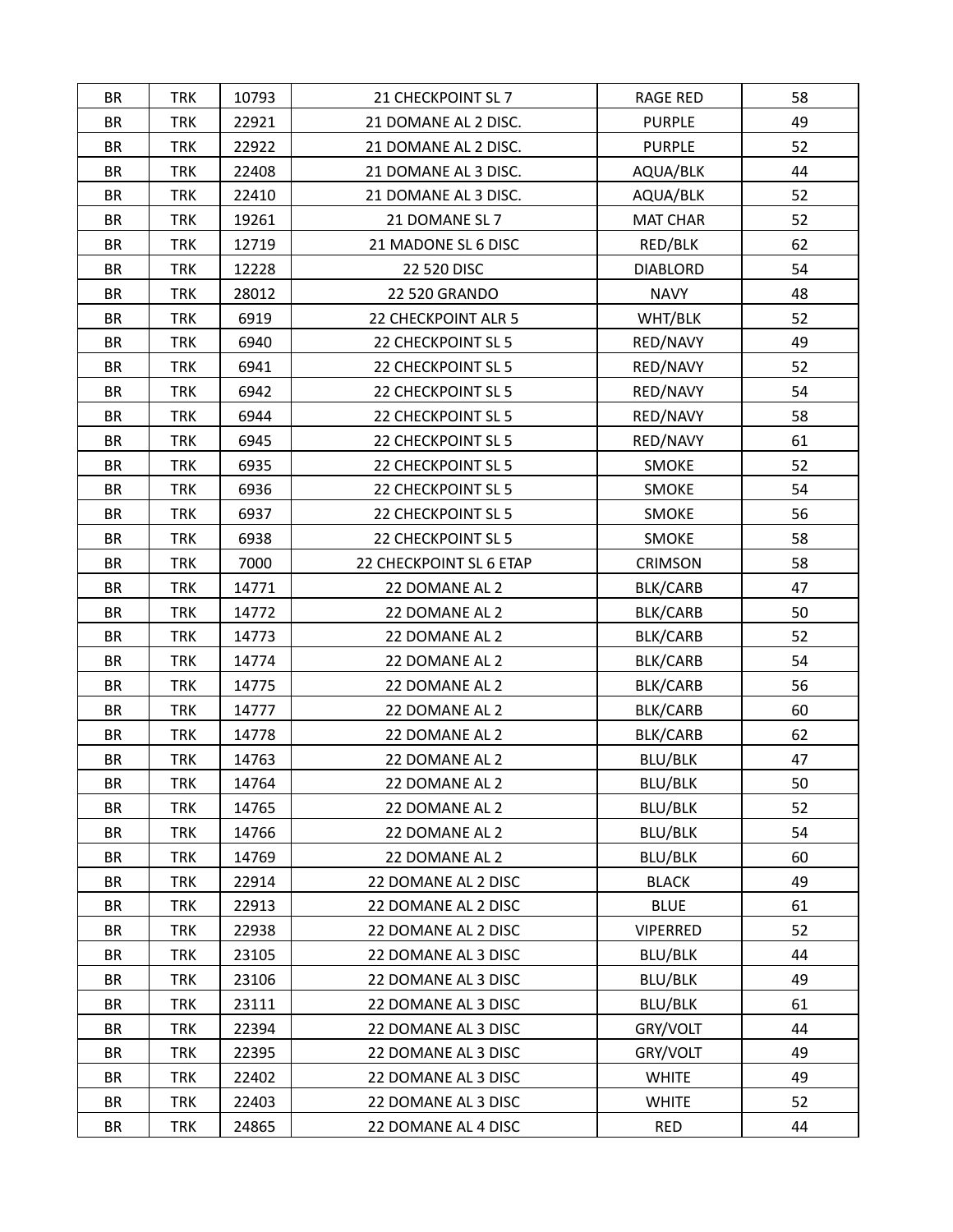| <b>BR</b> | <b>TRK</b> | 24900 | 22 DOMANE AL 5 DISC | GRY/RED         | 58 |
|-----------|------------|-------|---------------------|-----------------|----|
| <b>BR</b> | <b>TRK</b> | 2164  | 22 DOMANE SL 5      | RED/BLUE        | 44 |
| <b>BR</b> | <b>TRK</b> | 2165  | 22 DOMANE SL 5      | RED/BLUE        | 47 |
| BR        | <b>TRK</b> | 2166  | 22 DOMANE SL 5      | RED/BLUE        | 50 |
| <b>BR</b> | <b>TRK</b> | 2167  | 22 DOMANE SL 5      | RED/BLUE        | 52 |
| <b>BR</b> | <b>TRK</b> | 2168  | 22 DOMANE SL 5      | RED/BLUE        | 54 |
| <b>BR</b> | <b>TRK</b> | 2170  | 22 DOMANE SL 5      | RED/BLUE        | 58 |
| <b>BR</b> | <b>TRK</b> | 2171  | 22 DOMANE SL 5      | RED/BLUE        | 60 |
| <b>BR</b> | <b>TRK</b> | 2172  | 22 DOMANE SL 5      | RED/BLUE        | 62 |
| <b>BR</b> | <b>TRK</b> | 2146  | 22 DOMANE SL 5      | SATINBLK        | 44 |
| <b>BR</b> | <b>TRK</b> | 2147  | 22 DOMANE SL 5      | SATINBLK        | 47 |
| <b>BR</b> | <b>TRK</b> | 2148  | 22 DOMANE SL 5      | SATINBLK        | 50 |
| <b>BR</b> | <b>TRK</b> | 2152  | 22 DOMANE SL 5      | SATINBLK        | 58 |
| <b>BR</b> | <b>TRK</b> | 2155  | 22 DOMANE SL 5      | WHT/SIL         | 44 |
| <b>BR</b> | <b>TRK</b> | 2156  | 22 DOMANE SL 5      | WHT/SIL         | 47 |
| <b>BR</b> | <b>TRK</b> | 2159  | 22 DOMANE SL 5      | WHT/SIL         | 54 |
| <b>BR</b> | <b>TRK</b> | 2161  | 22 DOMANE SL 5      | WHT/SIL         | 58 |
| <b>BR</b> | <b>TRK</b> | 2162  | 22 DOMANE SL 5      | WHT/SIL         | 60 |
| <b>BR</b> | <b>TRK</b> | 6787  | 22 DOMANE SL 6      | AQUA/BLK        | 54 |
| <b>BR</b> | <b>TRK</b> | 6776  | 22 DOMANE SL 6      | CRIM/BLK        | 47 |
| <b>BR</b> | <b>TRK</b> | 6778  | 22 DOMANE SL 6      | CRIM/BLK        | 52 |
| <b>BR</b> | <b>TRK</b> | 6781  | 22 DOMANE SL 6      | CRIM/BLK        | 58 |
| <b>BR</b> | <b>TRK</b> | 6783  | 22 DOMANE SL 6      | CRIM/BLK        | 62 |
| <b>BR</b> | <b>TRK</b> | 6821  | 22 DOMANE SL 7      | PRISMATI        | 54 |
| <b>BR</b> | <b>TRK</b> | 15000 | 22 DOMANE SL 7 ETAP | <b>MAT CHAR</b> | 47 |
| BR        | <b>TRK</b> | 14998 | 22 DOMANE SL 7 ETAP | <b>MAT CHAR</b> | 54 |
| <b>BR</b> | <b>TRK</b> | 15027 | 22 DOMANE SL 7 ETAP | <b>MAT CHAR</b> | 62 |
| <b>BR</b> | <b>TRK</b> | 14853 | 22 EMONDA SL 5 DISC | BLU/BLU         | 47 |
| BR        | <b>TRK</b> | 14854 | 22 EMONDA SL 5 DISC | BLU/BLU         | 50 |
| <b>BR</b> | <b>TRK</b> | 14855 | 22 EMONDA SL 5 DISC | BLU/BLU         | 52 |
| <b>BR</b> | <b>TRK</b> | 14856 | 22 EMONDA SL 5 DISC | BLU/BLU         | 54 |
| <b>BR</b> | <b>TRK</b> | 14857 | 22 EMONDA SL 5 DISC | BLU/BLU         | 56 |
| <b>BR</b> | <b>TRK</b> | 14858 | 22 EMONDA SL 5 DISC | BLU/BLU         | 58 |
| BR        | <b>TRK</b> | 14859 | 22 EMONDA SL 5 DISC | BLU/BLU         | 60 |
| BR        | <b>TRK</b> | 14860 | 22 EMONDA SL 5 DISC | BLU/BLU         | 62 |
| BR        | <b>TRK</b> | 14845 | 22 EMONDA SL 5 DISC | <b>SILVER</b>   | 47 |
| BR        | <b>TRK</b> | 14846 | 22 EMONDA SL 5 DISC | <b>SILVER</b>   | 50 |
| BR        | <b>TRK</b> | 14847 | 22 EMONDA SL 5 DISC | <b>SILVER</b>   | 52 |
| <b>BR</b> | <b>TRK</b> | 14848 | 22 EMONDA SL 5 DISC | <b>SILVER</b>   | 54 |
| <b>BR</b> | <b>TRK</b> | 14849 | 22 EMONDA SL 5 DISC | <b>SILVER</b>   | 56 |
| BR        | <b>TRK</b> | 14850 | 22 EMONDA SL 5 DISC | <b>SILVER</b>   | 58 |
| BR        | <b>TRK</b> | 14851 | 22 EMONDA SL 5 DISC | <b>SILVER</b>   | 60 |
| <b>BR</b> | <b>TRK</b> | 14852 | 22 EMONDA SL 5 DISC | <b>SILVER</b>   | 62 |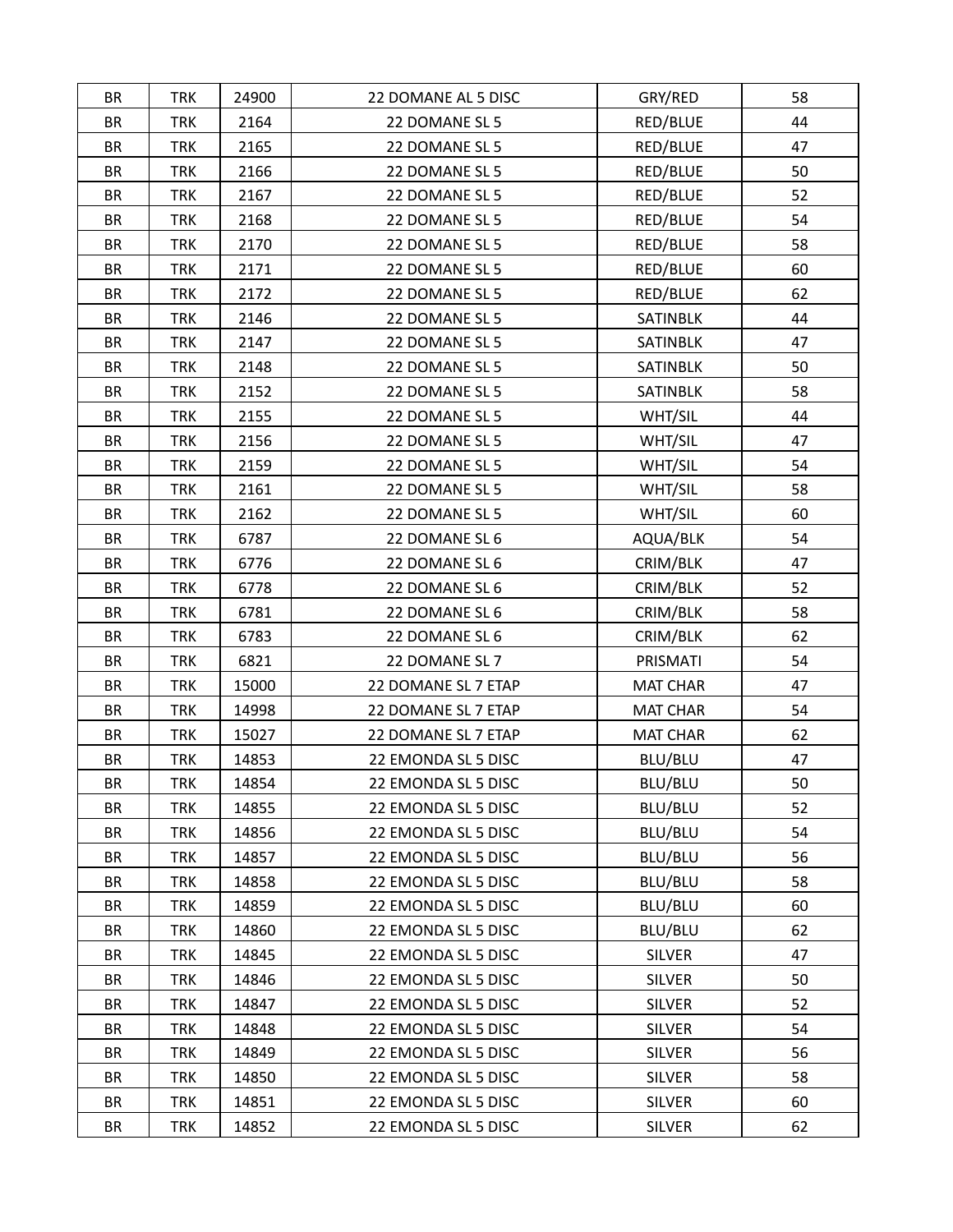| BR         | <b>TRK</b> | 14877 | 22 EMONDA SL 6 DISC PRO   | <b>BLK/RED</b>  | 47            |
|------------|------------|-------|---------------------------|-----------------|---------------|
| <b>BR</b>  | <b>TRK</b> | 14879 | 22 EMONDA SL 6 DISC PRO   | <b>BLK/RED</b>  | 52            |
| <b>BR</b>  | <b>TRK</b> | 14882 | 22 EMONDA SL 6 DISC PRO   | BLK/RED         | 58            |
| BR         | <b>TRK</b> | 14884 | 22 EMONDA SL 6 DISC PRO   | BLK/RED         | 62            |
| BR         | <b>TRK</b> | 14869 | 22 EMONDA SL 6 DISC PRO   | GRY/CHRM        | 47            |
| <b>BR</b>  | <b>TRK</b> | 14871 | 22 EMONDA SL 6 DISC PRO   | GRY/CHRM        | 52            |
| BR         | <b>TRK</b> | 15493 | 22 EMONDA SL 6 ETAP       | RED/BLK         | 62            |
| <b>BR</b>  | <b>TRK</b> | 6795  | 22 EMONDA SL 7            | <b>BLU/BLK</b>  | 56            |
| <b>BR</b>  | <b>TRK</b> | 6798  | 22 EMONDA SL 7            | BLU/BLK         | 62            |
| <b>BR</b>  | <b>TRK</b> | 6812  | 22 MADONE SL 6            | <b>VIPERRED</b> | 52            |
| <b>BR</b>  | <b>TRK</b> | 6814  | 22 MADONE SL 6            | <b>VIPERRED</b> | 56            |
| <b>BR</b>  | <b>TRK</b> | 6851  | 22 MADONE SL 7            | <b>DEEP BLU</b> | 60            |
| BR         | <b>TRK</b> | 6852  | 22 MADONE SL 7            | <b>DEEP BLU</b> | 62            |
| <b>BR</b>  | <b>TRK</b> | 6835  | 22 MADONE SL 7 ETAP       | <b>DARKBLUE</b> | 52            |
| <b>BRC</b> | <b>TRK</b> | 15541 | 21 CROCKETT 5 DISC        | GRY/BLK         | 52            |
| <b>BRF</b> | <b>TRK</b> | 3155  | 21 CHECKPOINT SL FRAMESET | <b>CARB RED</b> | 58            |
| <b>BRF</b> | <b>TRK</b> | 14949 | 22 EMONDA SLR DISC F/S    | RED/BLK         | 54            |
| <b>BU</b>  | EBC        | 32044 | 22 LOFT 7D LADIES         | CREAM           | <b>MEDIUM</b> |
| <b>BU</b>  | EBC        | 32045 | 22 LOFT 7D LADIES         | CREAM           | SMALL         |
| <b>BU</b>  | EBC        | 32050 | 22 LOFT 7D LADIES         | SANGRIA         | SMALL         |
| <b>BU</b>  | EBC        | 21807 | 22 LOFT 7D LADIES         | SEAFOAM         | <b>MEDIUM</b> |
| <b>BU</b>  | EBC        | 21808 | 22 LOFT 7D LADIES         | SEAFOAM         | SMALL         |
| BU         | EBC        | 23888 | 22 LOFT 7D MENS           | <b>KHAKI</b>    | LARGE         |
| <b>BU</b>  | EBC        | 23887 | 22 LOFT 7D MENS           | <b>KHAKI</b>    | <b>MEDIUM</b> |
| <b>BU</b>  | EBC        | 23949 | 22 LOFT 7D MENS           | <b>MAT BLK</b>  | LARGE         |
| <b>BU</b>  | EBC        | 23948 | 22 LOFT 7D MENS           | <b>MAT BLK</b>  | <b>MEDIUM</b> |
| <b>BU</b>  | EBC        | 23656 | 22 LOFT 71 LADIES         | <b>BLIZBLUE</b> | <b>MEDIUM</b> |
| <b>BU</b>  | EBC        | 24300 | 22 LOFT 71 LADIES         | <b>GRN TEA</b>  | <b>MEDIUM</b> |
| BU         | EBC        | 20296 | 22 LOFT 7I LADIES         | <b>HAZEL</b>    | <b>MEDIUM</b> |
| <b>BUD</b> | <b>TRK</b> | 6698  | 22 DUAL SPORT 1           | <b>DARKBLUE</b> | LARGE         |
| <b>BUD</b> | <b>TRK</b> | 6699  | 22 DUAL SPORT 1           | <b>DARKBLUE</b> | X LARGE       |
| <b>BUD</b> | <b>TRK</b> | 6697  | 22 DUAL SPORT 1           | DARKBLUE        | <b>MEDIUM</b> |
| <b>BUD</b> | <b>TRK</b> | 6696  | 22 DUAL SPORT 1           | <b>DARKBLUE</b> | SMALL         |
| <b>BUD</b> | <b>TRK</b> | 6690  | 22 DUAL SPORT 1           | LITH GRY        | LARGE         |
| <b>BUD</b> | <b>TRK</b> | 6691  | 22 DUAL SPORT 1           | LITH GRY        | X LARGE       |
| <b>BUD</b> | <b>TRK</b> | 6689  | 22 DUAL SPORT 1           | LITH GRY        | <b>MEDIUM</b> |
| <b>BUD</b> | <b>TRK</b> | 6688  | 22 DUAL SPORT 1           | LITH GRY        | SMALL         |
| <b>BUD</b> | <b>TRK</b> | 6694  | 22 DUAL SPORT 1           | SIL/RED         | LARGE         |
| <b>BUD</b> | <b>TRK</b> | 6695  | 22 DUAL SPORT 1           | SIL/RED         | X LARGE       |
| <b>BUD</b> | <b>TRK</b> | 6693  | 22 DUAL SPORT 1           | SIL/RED         | <b>MEDIUM</b> |
| <b>BUD</b> | <b>TRK</b> | 6692  | 22 DUAL SPORT 1           | SIL/RED         | SMALL         |
| <b>BUD</b> | <b>TRK</b> | 6711  | 22 DUAL SPORT 2           | <b>MUL BLUE</b> | LARGE         |
| <b>BUD</b> | <b>TRK</b> | 6712  | 22 DUAL SPORT 2           | <b>MUL BLUE</b> | X LARGE       |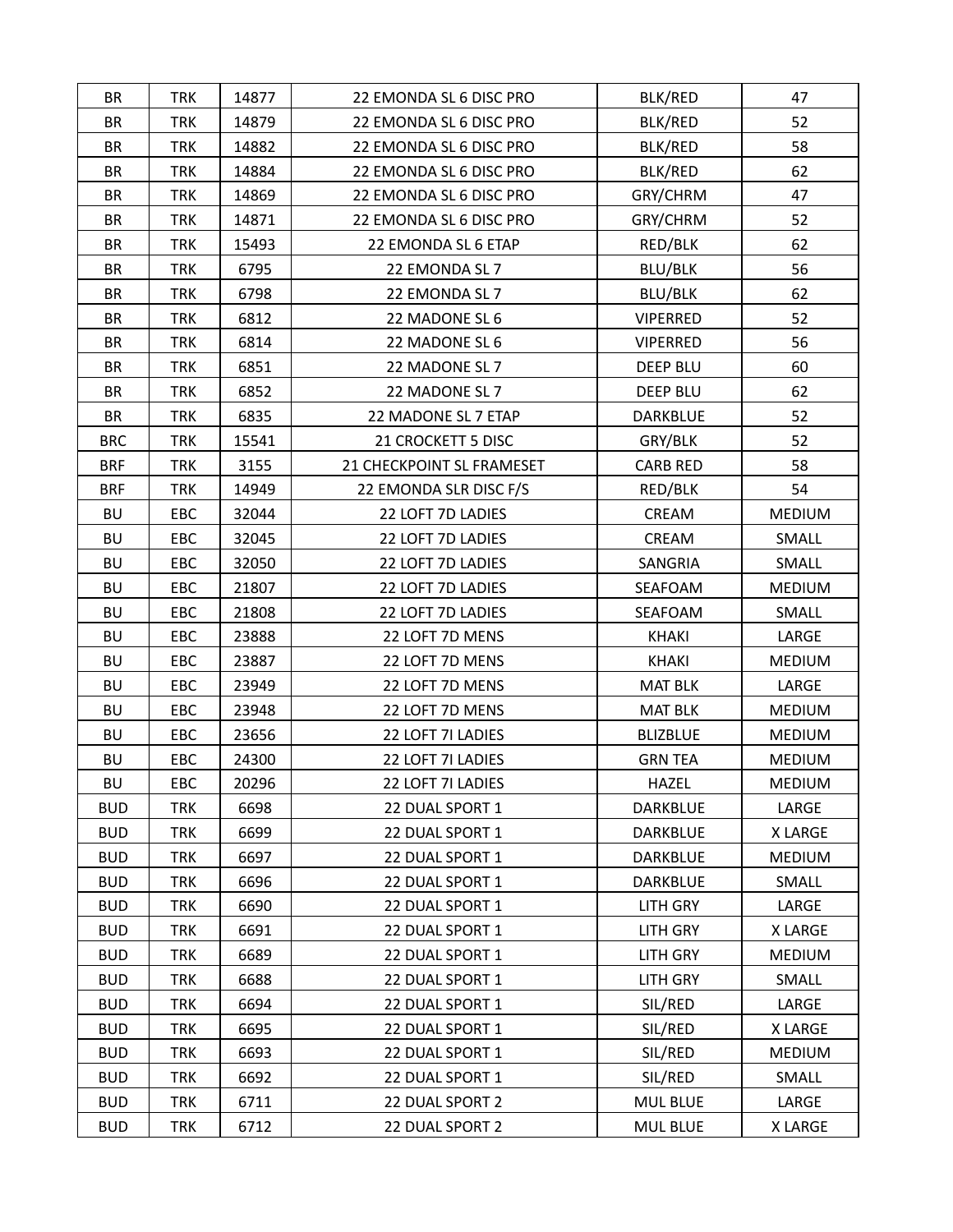| <b>BUD</b> | <b>TRK</b> | 6707  | 22 DUAL SPORT 2        | <b>TREK BLK</b> | LARGE         |
|------------|------------|-------|------------------------|-----------------|---------------|
| <b>BUD</b> | <b>TRK</b> | 6706  | 22 DUAL SPORT 2        | <b>TREK BLK</b> | <b>MEDIUM</b> |
| <b>BUD</b> | <b>TRK</b> | 6705  | 22 DUAL SPORT 2        | <b>TREK BLK</b> | SMALL         |
| <b>BUD</b> | <b>TRK</b> | 6713  | 22 DUAL SPORT 2        | <b>VIPERRED</b> | SMALL         |
| <b>BUD</b> | <b>TRK</b> | 6763  | 22 DUAL SPORT 3        | <b>RAGE RED</b> | SMALL         |
| BY         | EBC        | 24112 | 20 SUPERBOLT 1 20 BOYS | <b>MAT TI</b>   | 20B           |
| BY         | <b>TRK</b> | 19498 | <b>22 KICKSTER</b>     | <b>BLK/RED</b>  | 12            |
| BY         | <b>TRK</b> | 19499 | <b>22 KICKSTER</b>     | <b>VICEPINK</b> | 12            |
| BY         | <b>TRK</b> | 389   | 22 PRECALIBER 12       | <b>ROYAL</b>    | 12B           |
| BY         | <b>TRK</b> | 390   | 22 PRECALIBER 12       | <b>VICEPINK</b> | 12G           |
| BY         | <b>TRK</b> | 741   | 22 PRECALIBER 16       | <b>PNKFROST</b> | 16G           |
| BY         | <b>TRK</b> | 739   | 22 PRECALIBER 16       | <b>ROARANGE</b> | 16B           |
| BY         | <b>TRK</b> | 740   | 22 PRECALIBER 16       | TREK BLK        | 16B           |
| BY         | <b>TRK</b> | 742   | 22 PRECALIBER 16       | <b>ULTRAVLT</b> | 16G           |
| BY         | <b>TRK</b> | 1033  | 22 PRECALIBER 20 7 SPD | <b>ALP BLUE</b> | 20B           |
| BY         | <b>TRK</b> | 1035  | 22 PRECALIBER 20 7 SPD | <b>CRYS WHT</b> | 20G           |
| BY         | <b>TRK</b> | 1034  | 22 PRECALIBER 20 7 SPD | <b>TREK BLK</b> | 20B           |
| BY         | <b>TRK</b> | 1036  | 22 PRECALIBER 20 7 SPD | <b>TRK BLK</b>  | 20G           |
| BY         | <b>TRK</b> | 1029  | 22 PRECALIBER 20 CST   | <b>ALP BLUE</b> | 20B           |
| BY         | <b>TRK</b> | 1032  | 22 PRECALIBER 20 CST   | <b>CRYS WHT</b> | 20G           |
| BY         | <b>TRK</b> | 1080  | 22 PRECALIBER 20 CST   | <b>PURPLE</b>   | 20G           |
| BY         | <b>TRK</b> | 1030  | 22 PRECALIBER 20 CST   | <b>TREK BLK</b> | 20B           |
| BY         | <b>TRK</b> | 1031  | 22 PRECALIBER 20 CST   | <b>TRK BLK</b>  | 20G           |
| BY         | <b>TRK</b> | 1038  | 22 PRECALIBER 24       | <b>MAGENTA</b>  | 24G           |
| BY         | <b>TRK</b> | 1037  | 22 PRECALIBER 24       | <b>RAD RED</b>  | 24B           |
| BY         | <b>TRK</b> | 1042  | 22 PRECALIBER 24 SUSP  | <b>CRYS WHT</b> | 24G           |
| BY         | <b>TRK</b> | 1041  | 22 PRECALIBER 24 SUSP  | <b>MAGENTA</b>  | 24G           |
| BY         | <b>TRK</b> | 1039  | 22 PRECALIBER 24 SUSP  | <b>RAD RED</b>  | 24B           |
| BY         | TRK        | 1040  | 22 PRECALIBER 24 SUSP  | TREK BLK        | 24B           |
| BY         | <b>TRK</b> | 11730 | 22 WAHOO 24            | <b>BLU/SIL</b>  | 24            |
| BY         | <b>TRK</b> | 12889 | 22 WAHOO 24            | GRY/RED         | 24            |
| BY         | <b>TRK</b> | 11729 | 22 WAHOO 24            | RED/BLK         | 24            |
| BY         | <b>TRK</b> | 11732 | 22 WAHOO 26            | <b>BLK/VOLT</b> | 26            |
| BY         | <b>TRK</b> | 12148 | 22 WAHOO 26            | PUR FLIP        | 26            |
| BY         | <b>TRK</b> | 11734 | 22 WAHOO 26            | SIL/ORG         | 26            |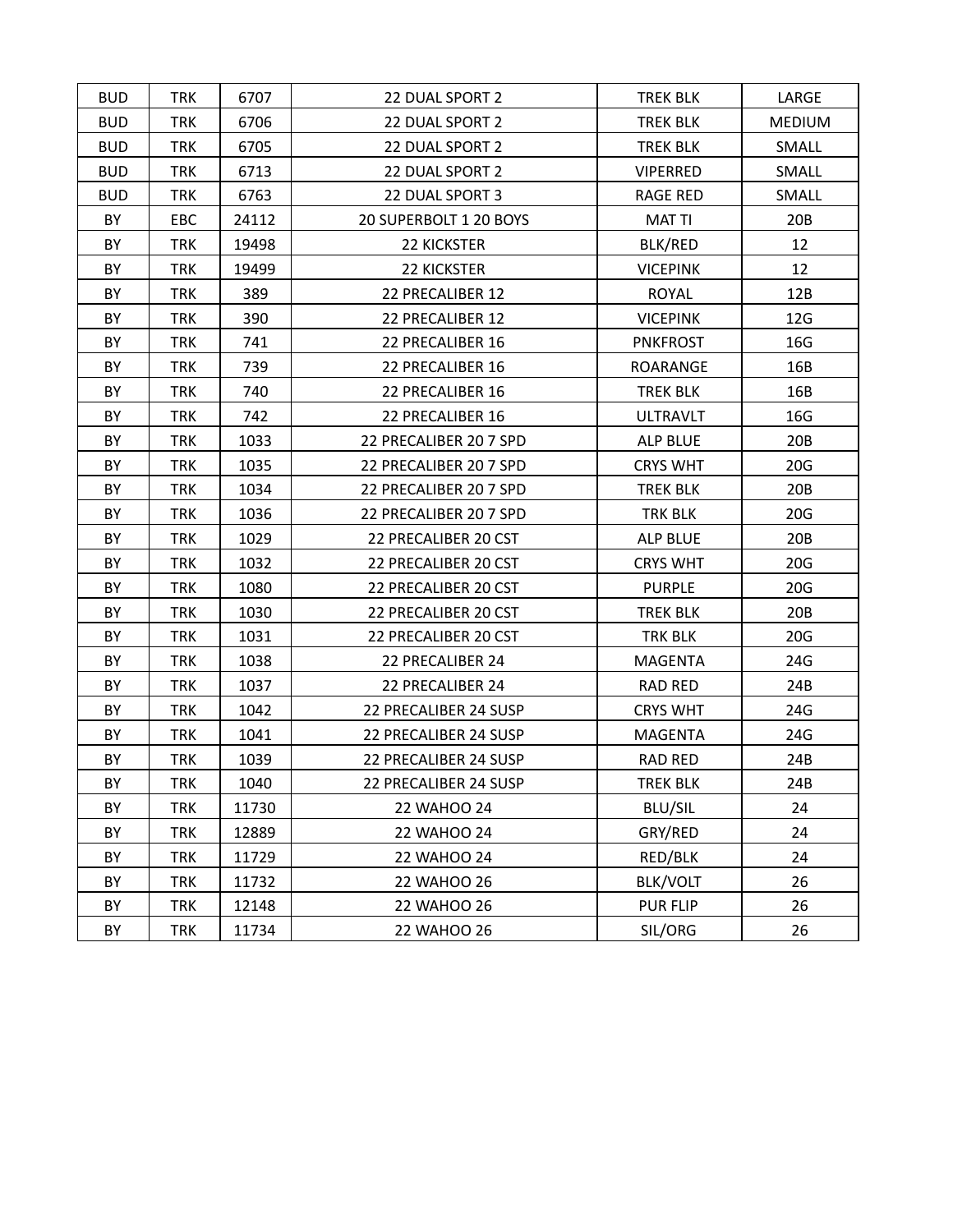| Price            |
|------------------|
| 399.99           |
| 399.99           |
| 399.99<br>399.99 |
| 399.99           |
| 399.99           |
| 399.99           |
| 399.99           |
| 399.99           |
| 399.99           |
| 399.99           |
| 399.99           |
| 439.99           |
| 439.99           |
| 439.99           |
| 439.99           |
| 439.99           |
| 439.99           |
| 439.99           |
| 519.99           |
| 729.99           |
| 729.99           |
| 729.99           |
| 729.99           |
| 729.99           |
| 729.99           |
| 729.99           |
| 729.99           |
| 729.99           |
| 729.99           |
| 629.99           |
| 629.99           |
| 629.99           |
| 629.99           |
| 629.99           |
| 629.99           |
| 629.99           |
| 629.99           |
| 629.99           |
| 629.99           |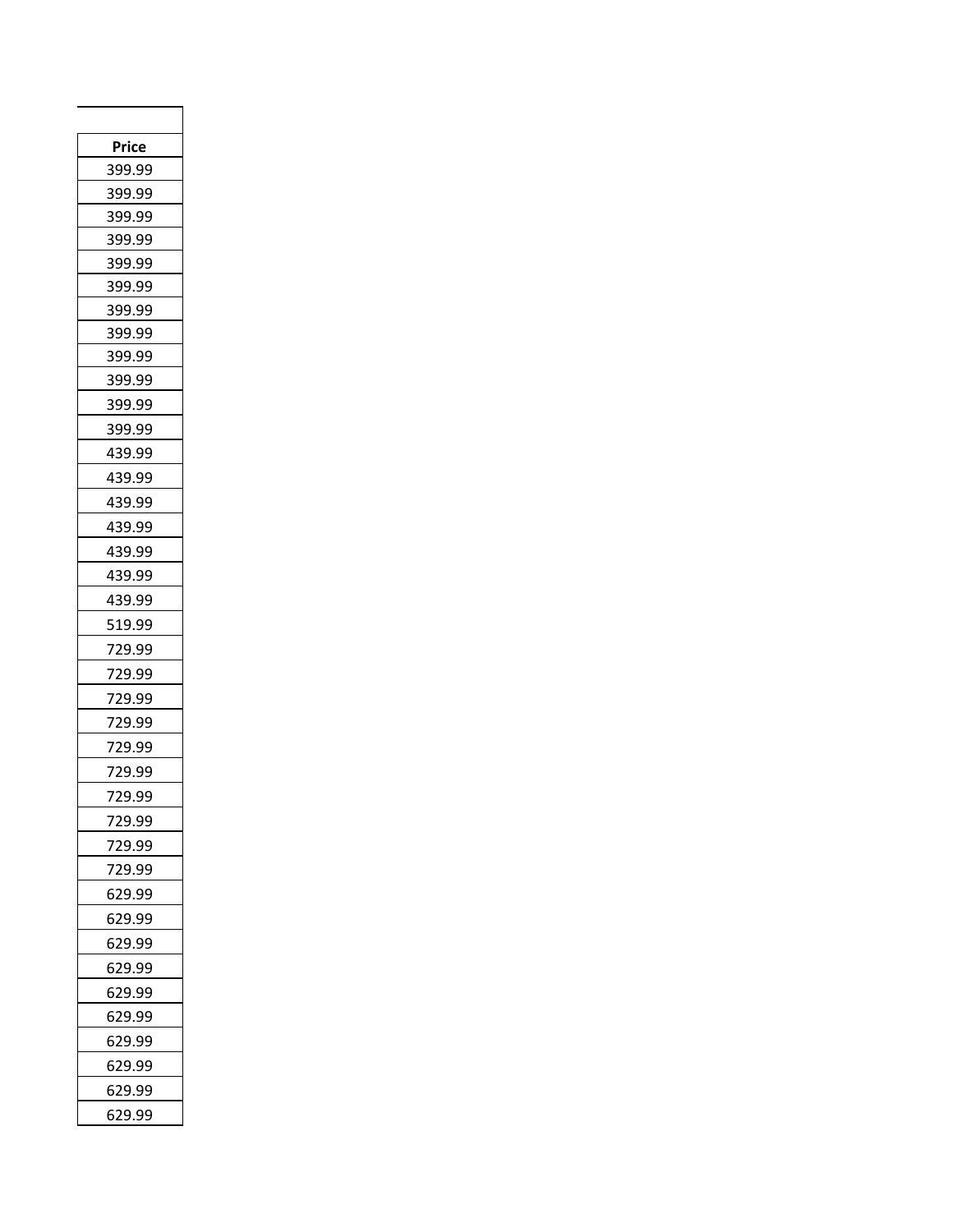| 629.99           |
|------------------|
| 629.99           |
| 1,749.99         |
| 1,749.99         |
| 2,449.99         |
| 3,849.99         |
| 3,749.99         |
| 3,749.99         |
| 4,199.99         |
| 4,399.99         |
| 2,749.99         |
| 3,749.99         |
| 4,449.99         |
| 4,449.99         |
| 4,449.99         |
| 4,449.99         |
| 6,999.99         |
| 5,049.99         |
| 3,84 <u>9.99</u> |
| 2,849.99         |
| 2,849.99         |
| 2,849.99         |
| 2,849.99         |
| 2,849.99         |
| 2,849.99         |
| 2,849.99         |
| 2,849.99         |
| 3,299.99         |
| 3,299.99         |
| 3,299.99         |
| 3,299.99         |
| 3,299.99         |
| 3,299.99         |
| 3,299.99         |
| 3,299.99         |
| 679.99           |
| 679.99           |
| 679.99           |
| 679.99           |
| 679.99           |
| 679.99           |
| 679.99           |
| 679.99           |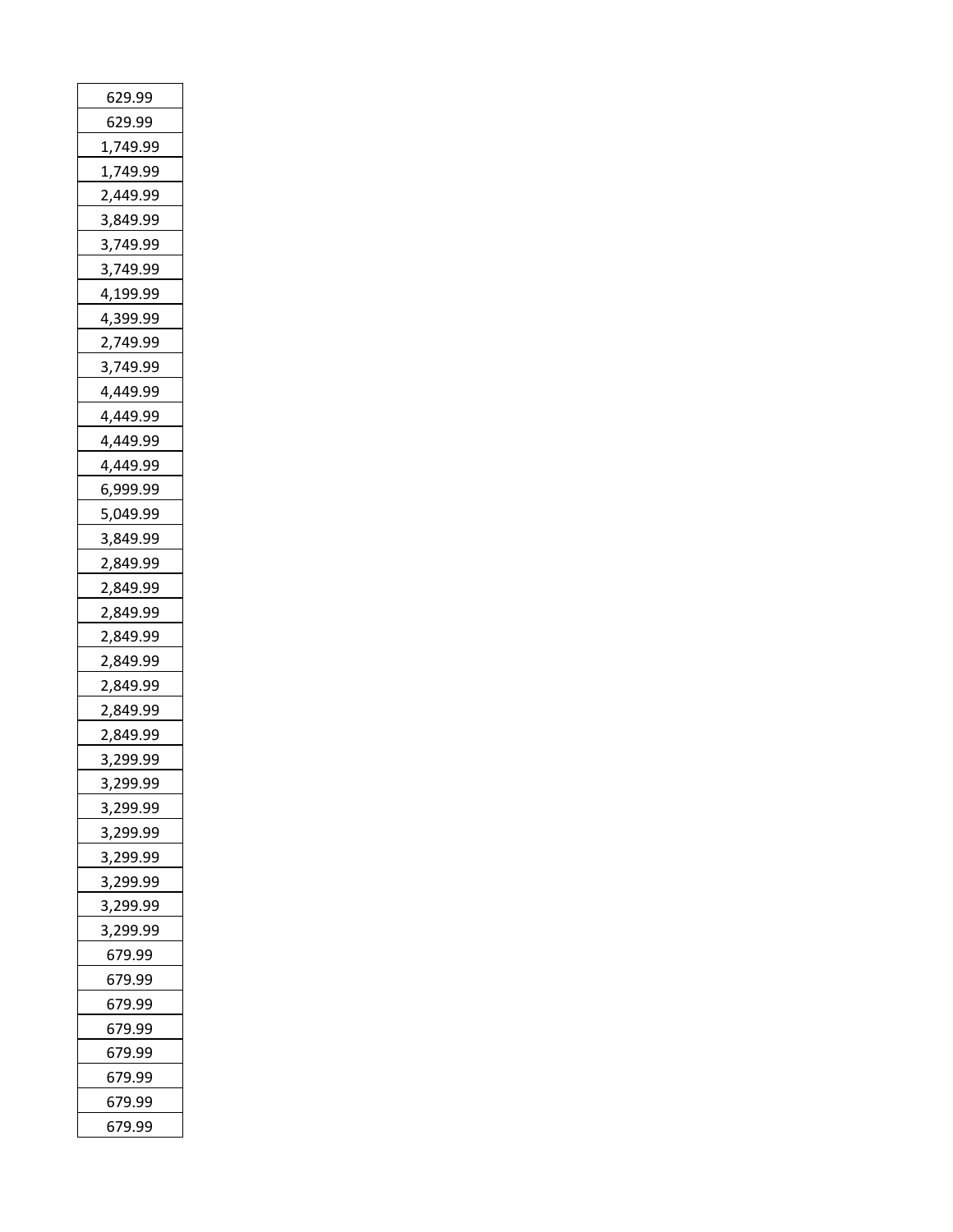| 679.99   |
|----------|
| 679.99   |
| 679.99   |
| 679.99   |
| 679.99   |
| 679.99   |
| 679.99   |
| 679.99   |
| 799.99   |
| 799.99   |
| 799.99   |
| 799.99   |
| 799.99   |
| 799.99   |
| 799.99   |
| 799.99   |
| 799.99   |
| 799.99   |
| 799.99   |
| 799.99   |
| 799.99   |
| 799.99   |
| 799.99   |
| 799.99   |
| 799.99   |
| 799.99   |
| 999.99   |
| 999.99   |
| 999.99   |
| 999.99   |
| 999.99   |
| 999.99   |
| 999.99   |
| 999.99   |
| 999.99   |
| 999.99   |
| 999.99   |
| 999.99   |
| 999.99   |
| 1,049.99 |
| 1,049.99 |
| 1,819.99 |
| 1,819.99 |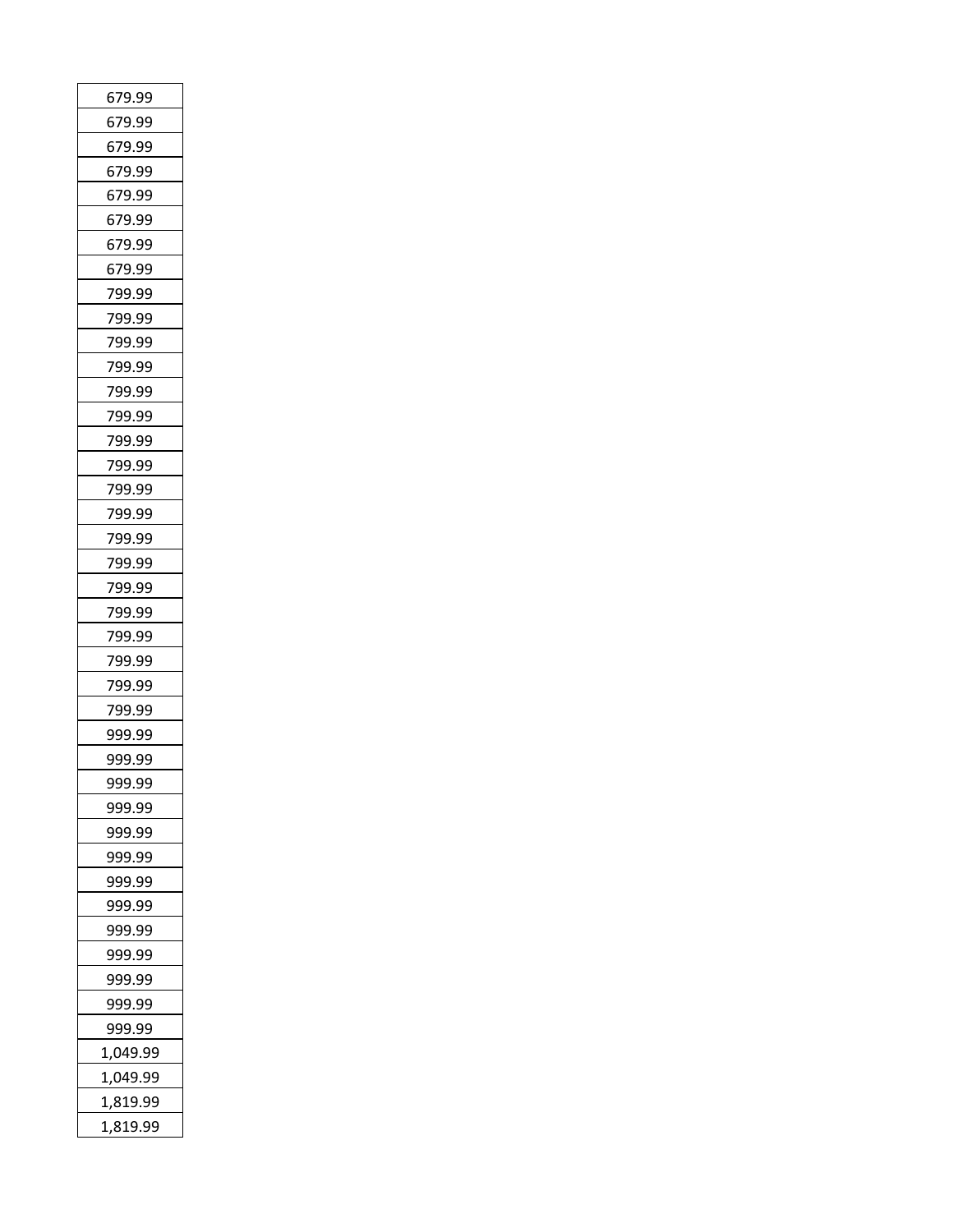| 1,819.99 |
|----------|
| 599.99   |
| 599.99   |
| 599.99   |
| 599.99   |
| 599.99   |
| 599.99   |
| 679.99   |
| 679.99   |
| 679.99   |
| 679.99   |
| 679.99   |
| 679.99   |
| 679.99   |
| 679.99   |
| 679.99   |
| 679.99   |
| 679.99   |
| 679.99   |
| 679.99   |
| 679.99   |
| 679.99   |
| 779.99   |
| 779.99   |
| 779.99   |
| 779.99   |
| 779.99   |
| 779.99   |
| 779.99   |
| 779.99   |
| 779.99   |
| 779.99   |
| 779.99   |
| 779.99   |
| 779.99   |
| 779.99   |
| 779.99   |
| 779.99   |
| 779.99   |
| 999.99   |
| 999.99   |
| 999.99   |
| 999.99   |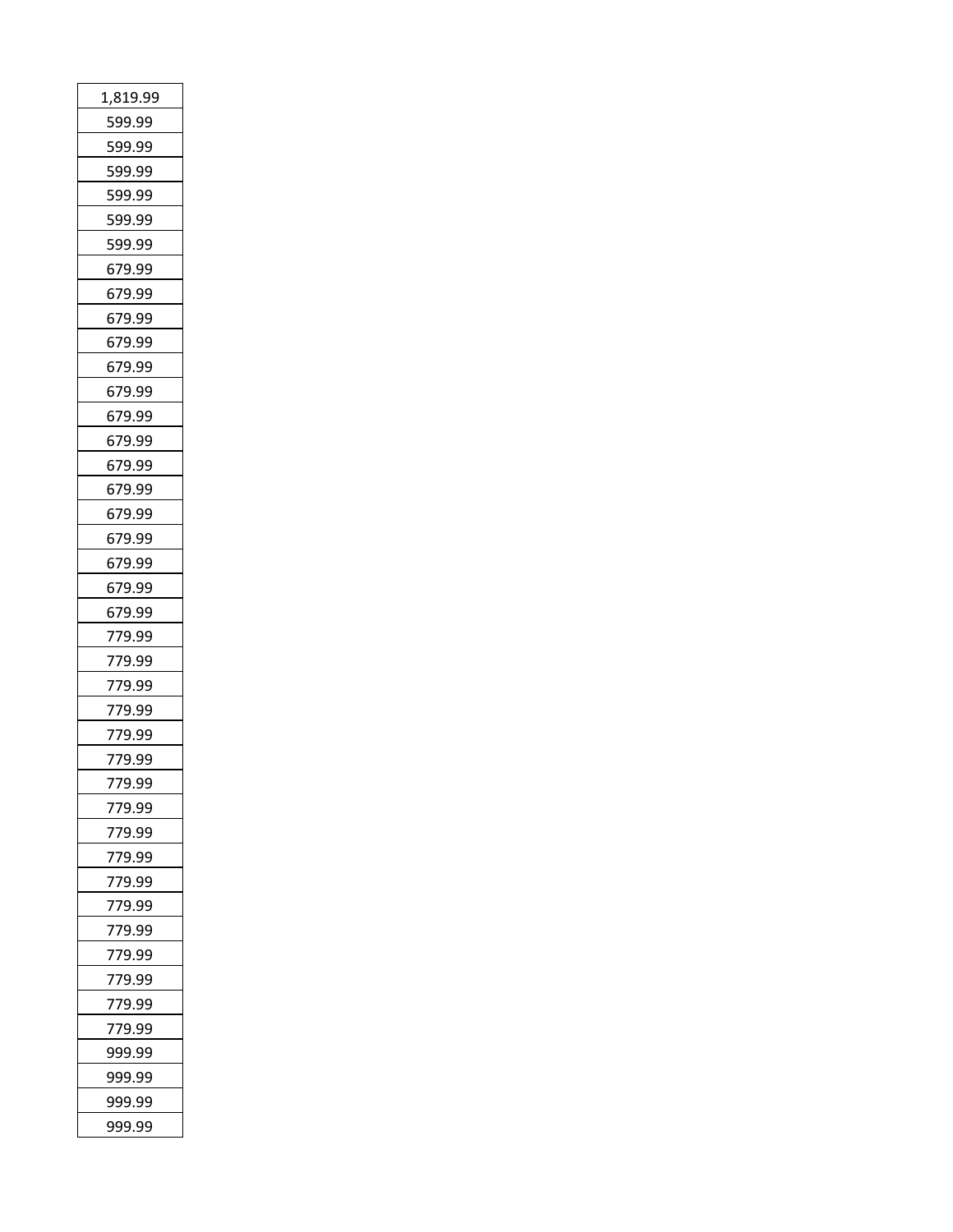| 999.99   |
|----------|
| 999.99   |
| 999.99   |
| 999.99   |
| 999.99   |
| 999.99   |
| 1,699.99 |
| 1,699.99 |
| 1,699.99 |
| 1,699.99 |
| 1,699.99 |
| 1,699.99 |
| 1,699.99 |
| 1,699.99 |
| 1,699.99 |
| 499.99   |
| 499.99   |
| 499.99   |
| 499.99   |
| 619.99   |
| 619.99   |
| 619.99   |
| 619.99   |
| 719.99   |
| 719.99   |
| 719.99   |
| 719.99   |
| 719.99   |
| 719.9¦   |
| 719.99   |
| 719.99   |
| 719.99   |
| 719.99   |
| 719.99   |
| 719.99   |
| 719.99   |
| 719.99   |
| 719.99   |
| 719.99   |
| 719.99   |
| 719.99   |
| 719.99   |
| 719.99   |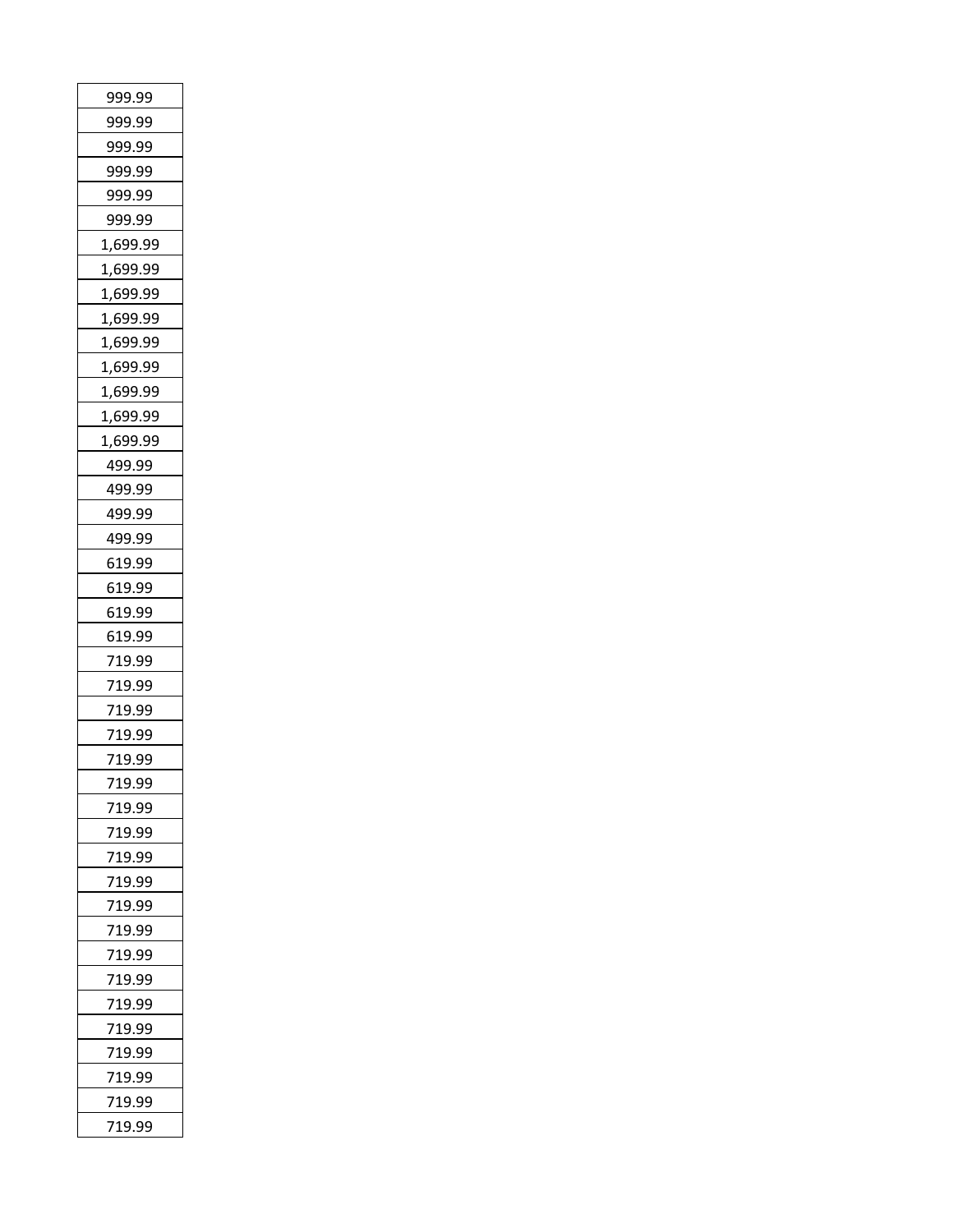| 719.99          |
|-----------------|
| 849.99          |
| 849.99          |
| 849.99          |
| 849.99          |
| 849.99          |
| 849.99          |
| 849.99          |
| 849.99          |
| 849.99          |
| 849.99          |
| 849.99          |
| 849.99          |
| 849.99          |
| 849.99          |
| 1,029.99        |
| 1,029.99        |
| 1,029.99        |
| 1,029.99        |
| 1,029.99        |
| 1,029.99        |
| 1,029.99        |
| 1,029.99        |
| 1,029.99        |
| 1,029.99        |
| 1,029.99        |
| 1,029.99        |
| 1,029.99        |
| 1 <u>,329.9</u> |
| 1,329.99        |
| 1,329.99        |
| 1,329.99        |
| 1,179.99        |
| 1,929.99        |
| 3,499.99        |
| 3,499.99        |
| 3,499.99        |
| 3,499.99        |
| 3,929.99        |
| 3,529.99        |
| 8,399.99        |
| 6,999.99        |
| 3,999.99        |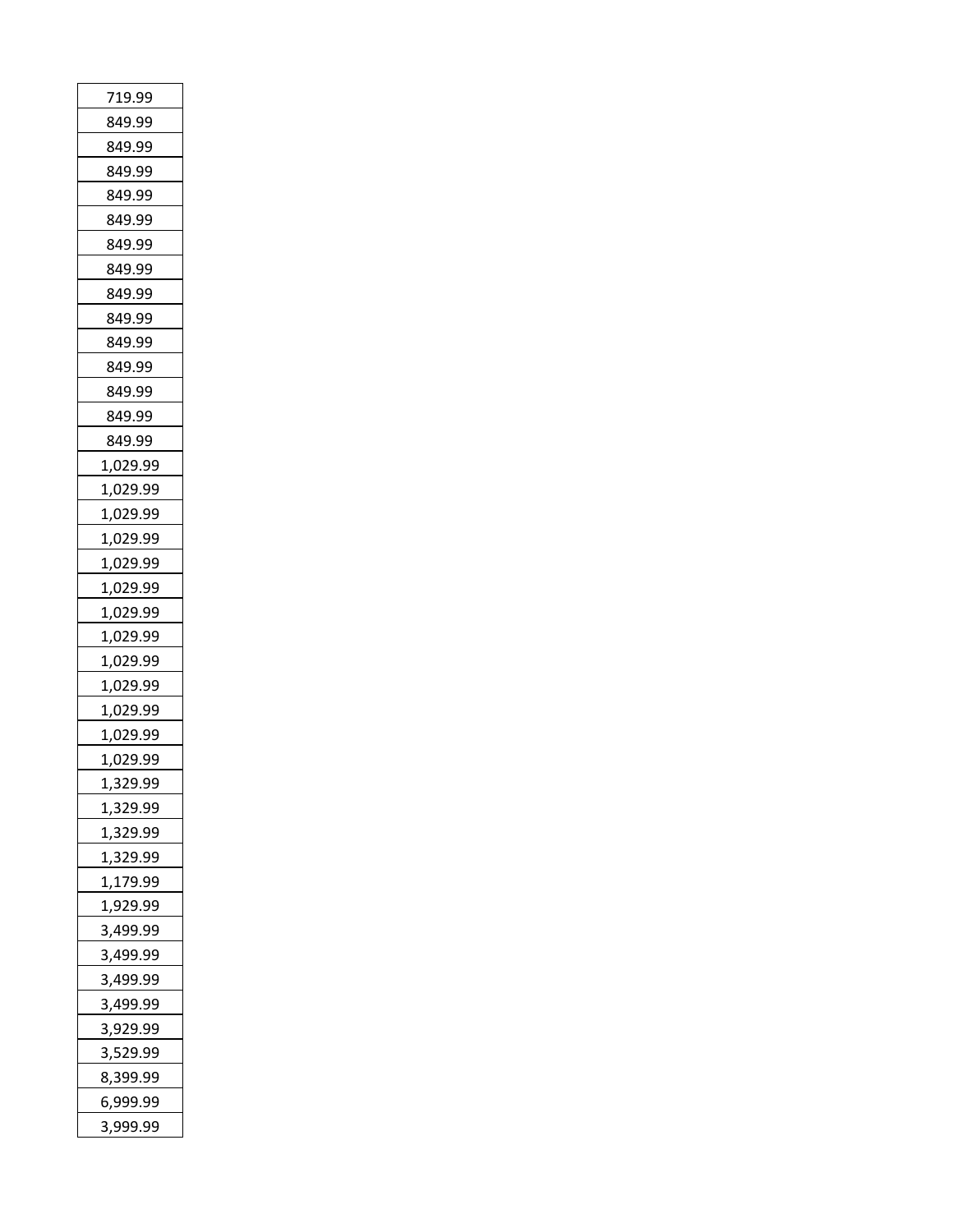| 6,299.99 |
|----------|
| 1,199.99 |
| 1,199.99 |
| 1,379.99 |
| 1,379.99 |
| 6,499.99 |
| 4,699.99 |
| 1,829.99 |
| 1,829.99 |
| 2,499.99 |
| 3,299.99 |
| 3,299.99 |
| 3,299.99 |
| 3,299.99 |
| 3,299.99 |
| 3,299.99 |
| 3,299.99 |
| 3,299.99 |
| 3,299.99 |
| 4,299.99 |
| 1,099.99 |
| 1,099.99 |
| 1,099.99 |
| 1,099.99 |
| 1,099.99 |
| 1,099.99 |
| 1,099.99 |
| 1,099.99 |
| 1,099.99 |
| 1,099.99 |
| 1,099.99 |
| 1,099.99 |
| 1,199.99 |
| 1,199.99 |
| 1,199.99 |
| 1,449.99 |
| 1,449.99 |
| 1,449.99 |
| 1,449.99 |
| 1,449.99 |
| 1,449.99 |
| 1,449.99 |
| 1,799.99 |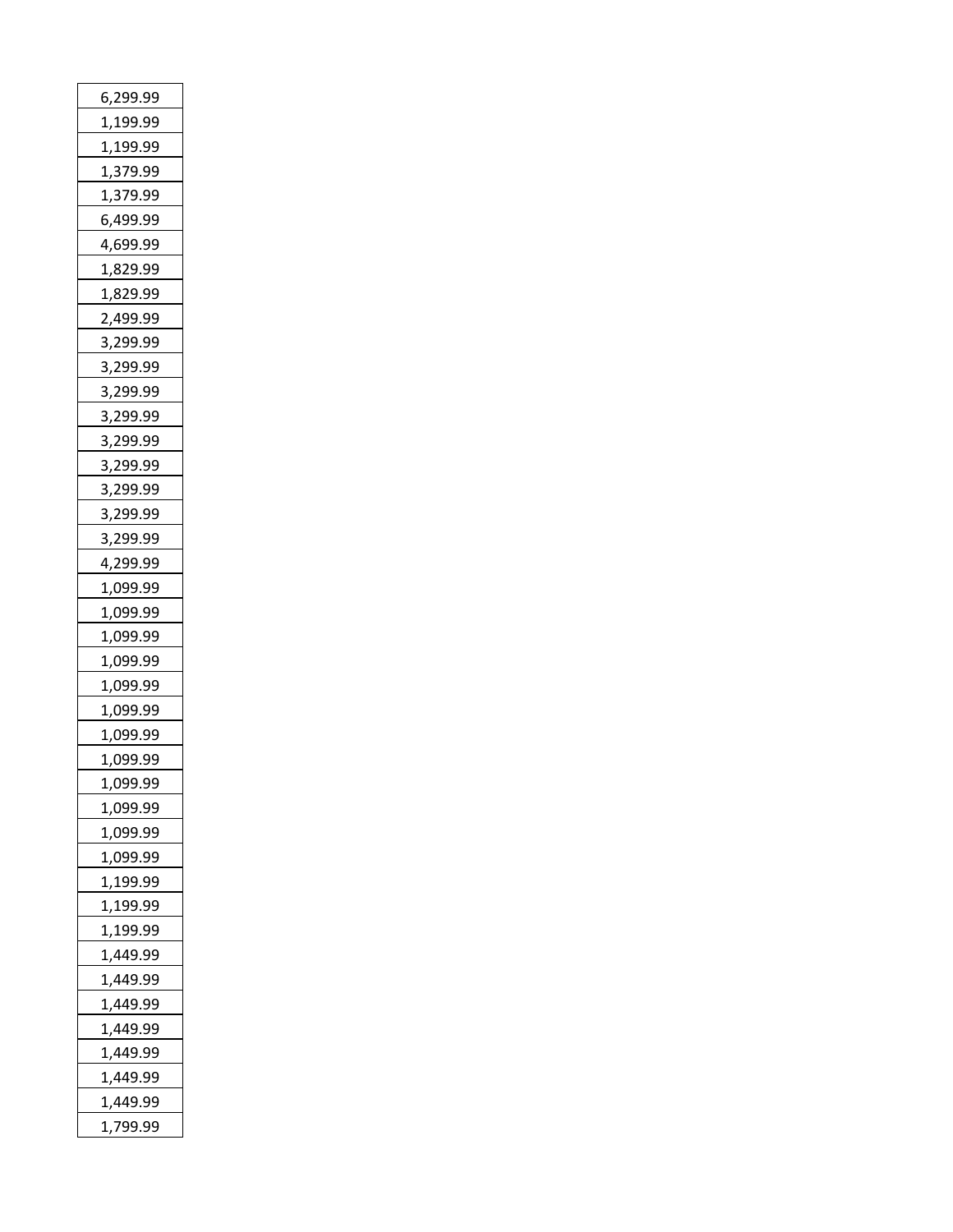| 2,099.99 |
|----------|
| 3,299.99 |
| 3,299.99 |
| 3,299.99 |
| 3,299.99 |
| 3,299.99 |
| 3,299.99 |
| 3,299.99 |
| 3,299.99 |
| 3,299.99 |
| 3,299.99 |
| 3,299.99 |
| 3,299.99 |
| 3,299.99 |
| 3,299.99 |
| 3,299.99 |
| 3,299.99 |
| 3,299.99 |
| 4,229.99 |
| 4,229.99 |
| 4,229.99 |
| 4,229.99 |
| 4,229.99 |
| 6,629.99 |
| 7,149.99 |
| 7,149.99 |
| 7,149.99 |
| 3,249.99 |
| 3,249.99 |
| 3,249.99 |
| 3,249.99 |
| 3,249.99 |
| 3,249.99 |
| 3,249.99 |
| 3,249.99 |
| 3,249.99 |
| 3,249.99 |
| 3,249.99 |
| 3,249.99 |
| 3,249.99 |
| 3,249.99 |
| 3,249.99 |
| 3,249.99 |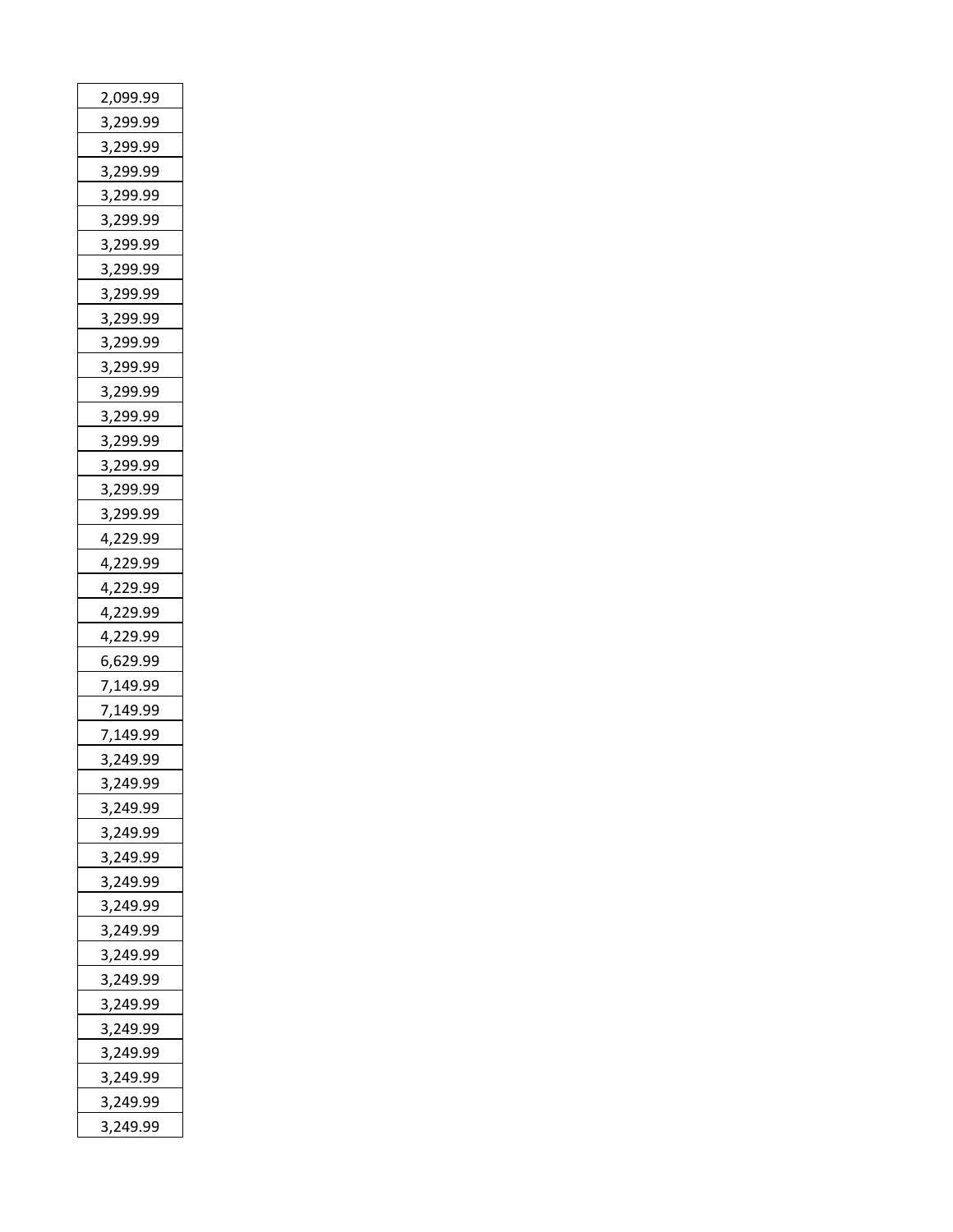| 4,429.99 |
|----------|
| 4,429.99 |
| 4,429.99 |
| 4,429.99 |
| 4,429.99 |
| 4,429.99 |
| 5,099.99 |
| 5,999.99 |
| 5,999.99 |
| 4,729.99 |
| 4,729.99 |
| 6,699.99 |
| 6,699.99 |
| 7,199.99 |
| 2,399.99 |
| 2,199.99 |
| 4,119.99 |
| 629.99   |
| 629.99   |
| 629.99   |
| 629.99   |
| 629.99   |
| 629.99   |
| 629.99   |
| 629.99   |
| 629.99   |
| 729.99   |
| 729.99   |
| 729.99   |
| 689.99   |
| 689.99   |
| 689.99   |
| 689.99   |
| 689.99   |
| 689.99   |
| 689.99   |
| 689.99   |
| 689.99   |
| 689.99   |
| 689.99   |
| 689.99   |
| 789.99   |
| 789.99   |